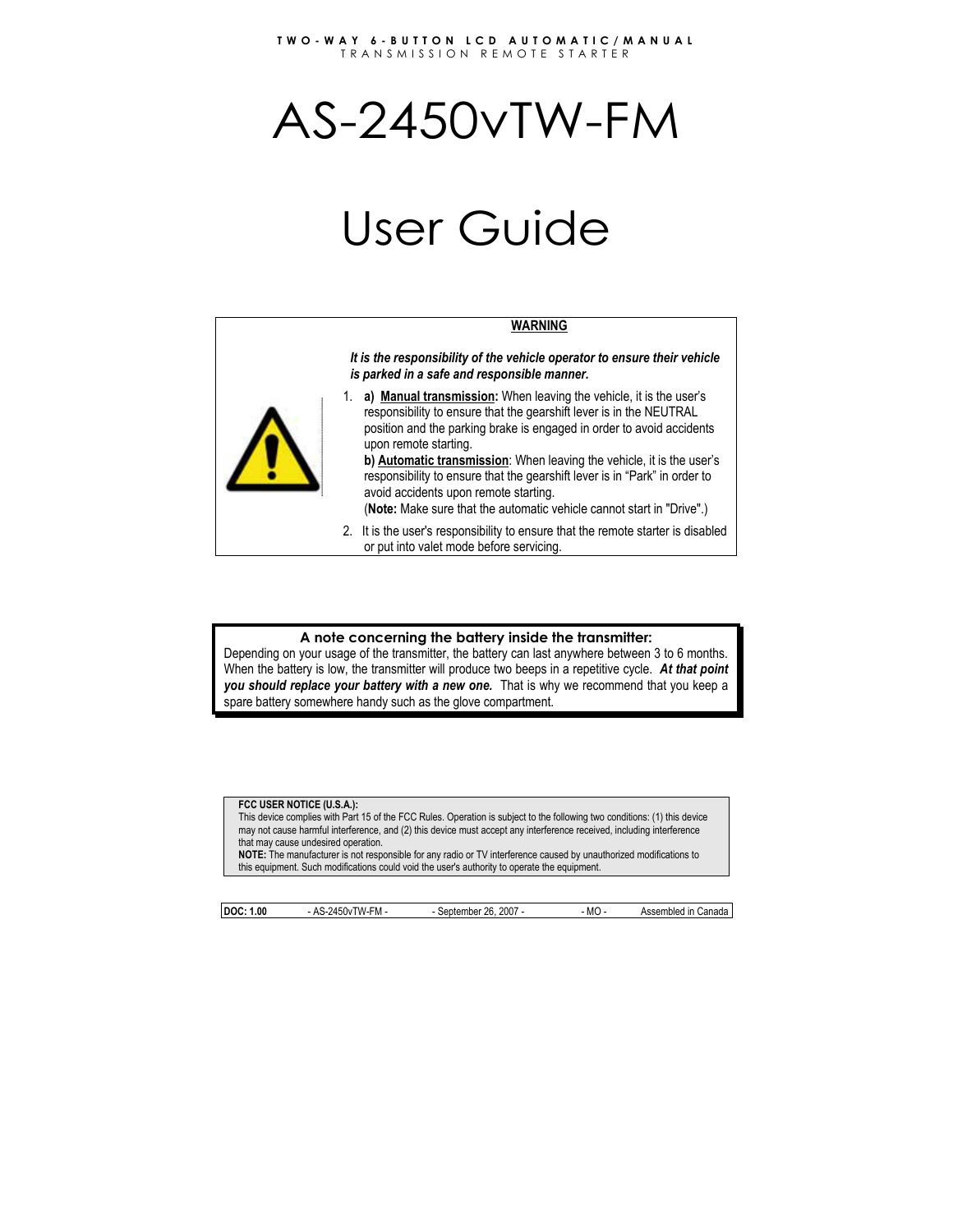# Table of Contents

| Windshield Wipers, Radio & Headlights 2             |
|-----------------------------------------------------|
|                                                     |
|                                                     |
| Remote-Starting Your Vehicle  7                     |
| Setting Your Vehicle Into Ready Mode 7              |
|                                                     |
|                                                     |
|                                                     |
|                                                     |
|                                                     |
|                                                     |
|                                                     |
|                                                     |
|                                                     |
|                                                     |
|                                                     |
| How to access cold weather mode 10                  |
|                                                     |
| <b>Advanced Features: Installation-programmable</b> |
|                                                     |
|                                                     |
|                                                     |
|                                                     |
| Ignition-Controlled Door Locks  11                  |
|                                                     |
|                                                     |
|                                                     |
|                                                     |

| The Starter Kill and the Anti-grind Feature 12     |  |
|----------------------------------------------------|--|
| How to access Safe Start Mode  12                  |  |
|                                                    |  |
| Installer-programmable Valet Modes 12              |  |
| Valet Mode Using the Valet Switch (if              |  |
|                                                    |  |
| How to Access Home Valet™ Mode 13                  |  |
|                                                    |  |
|                                                    |  |
| How to Access to Runtime Status (Indication        |  |
|                                                    |  |
| Temperature Request (If ACC-Temp-100               |  |
|                                                    |  |
|                                                    |  |
|                                                    |  |
|                                                    |  |
|                                                    |  |
| <b>LCD Transmitter Operation and Confirmations</b> |  |
|                                                    |  |
|                                                    |  |
| Start/Stop While in Safe Start Mode 16             |  |
| Missing a Start or a Stop Confirmation 16          |  |
| Multi-Level Features ( <i>default state</i> )  17  |  |
| Accessing the Multi-Level Features and Other       |  |
|                                                    |  |
| Troubleshooting Transmitting Range 18              |  |
| Intrusion Codes through Chirps  18                 |  |
| Diagnostics - Parking Light Flash Table  19        |  |
| LIMITED LIFETIME WARRANTY  20                      |  |

# Introduction

This is a state-of-the-art remote starter system. The system is packed with advanced features such as priority access to the driver's door (commodity features) and the safe start children safety feature. With many an advanced function, this product will satisfy any one of your expectations from high-end commodity and security systems, without neglecting any standard feature commonly offered by entry-level starters.

# Vehicle Presets

# Heater & Heated Seat

When leaving the vehicle it is recommended to preset the accessory controls in preparation for the next remote start. Settings for the blower motor (fan), front and rear, as well as heated seats (if equipped) should not be left on **HIGH**. It is recommended to leave the settings on **LOW** or **MEDIUM** instead.

# Windshield Wipers, Radio & Headlights

Certain vehicles require the radio and / or windshield wiper and / or headlight circuits to become energized while running under remote start. When leaving the vehicle you must ensure that the windshield wiper and headlight switches are **OFF**. Leaving the headlight switch **ON** on certain types of vehicles could cause them to remain **ON** even after remote starter shut down, resulting in a dead battery.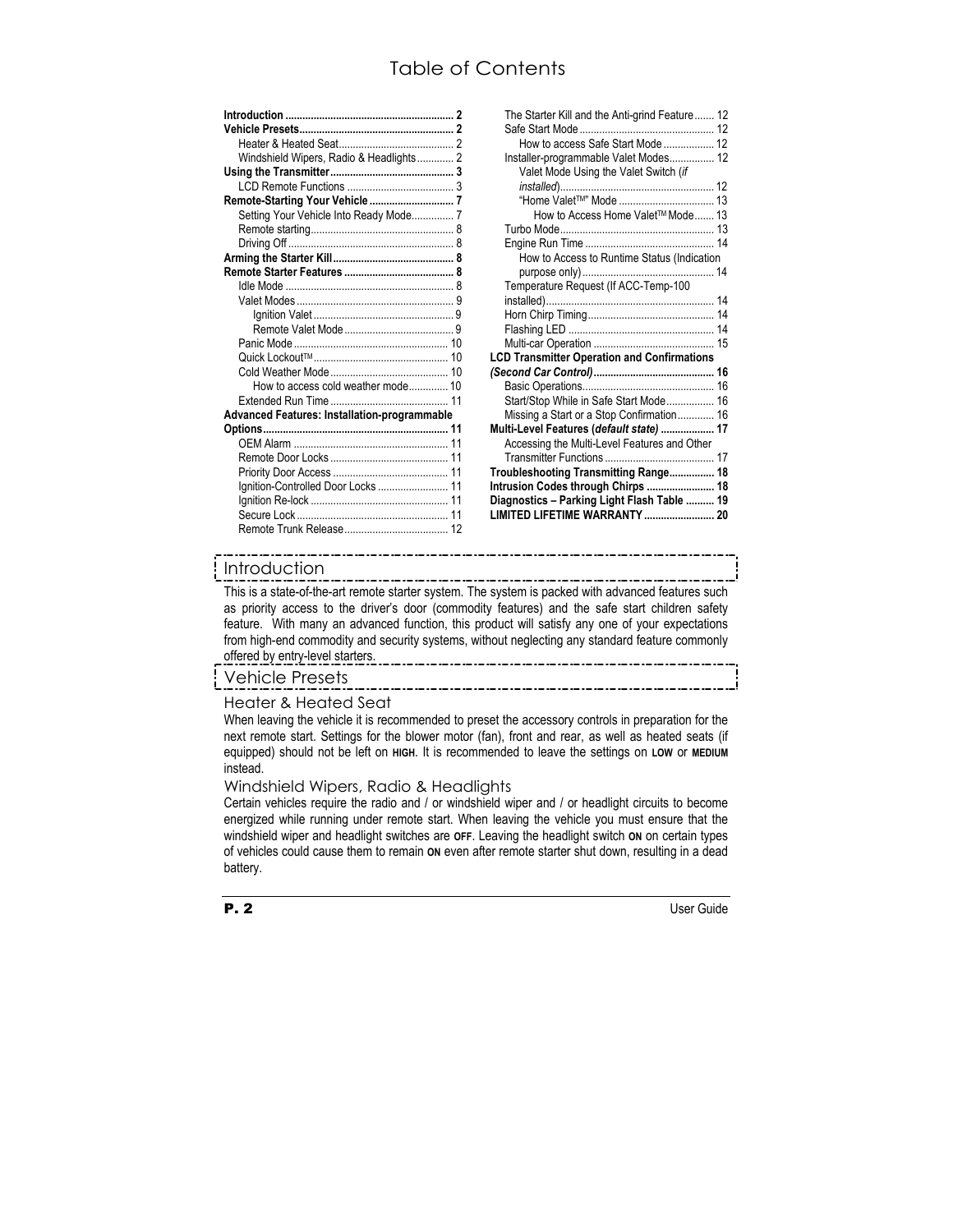# Using the Transmitter

Your remote starter is equipped with a 5-button multi-channel remote control. It can operate two independent vehicles equipped with identical remote starters (see **Multi-car operation** section on page 15).

# LCD Remote Functions

The transmitter offers several command-confirmation and timer features. This section explains some of the key functions available. The next section gives a summary of the button combinations used to access the functions.

Note: If you wish to exit a function while still in the process of accessing it, simply stop and wait at least 5 seconds: the transmitter will return to its normal state.

## **The functions of the transmitter are as follows:**



# **F button Functionality:**

(By default)

| button | <b>Press</b><br>Less than 3 seconds | <b>LCD</b> display | <b>Press</b><br>more than 3 seconds |
|--------|-------------------------------------|--------------------|-------------------------------------|
| lх     | Level 1                             | $L - 01$           | Enables backlight                   |
| 2х     | Level 2                             | $L - 02$           | Enables backlight                   |
| 3x     | Level 3                             | $L - 03$           | Enables backlight                   |
| 4x     | Enters programming mode             | <b>MENU</b>        | Enables backlight                   |

Note: The order of LEVELS and MENU can be re-arranged in the menu option **FBPRO**.

# **Backlight:**

Press and hold  $\boxed{\mathbf{F}}$  button (for more than 3 seconds and less than 5 seconds), to turn the Backlight **ON** for 3 seconds. If **P** button is pressed down for more than 5 seconds, the backlight will stay ON until  $\mathbf{F}$  button is released. A quick way to access the backlight is to press the  $\mathbf{F}$  button quickly (for less than 1second) and the backlight will turn on 3 seconds.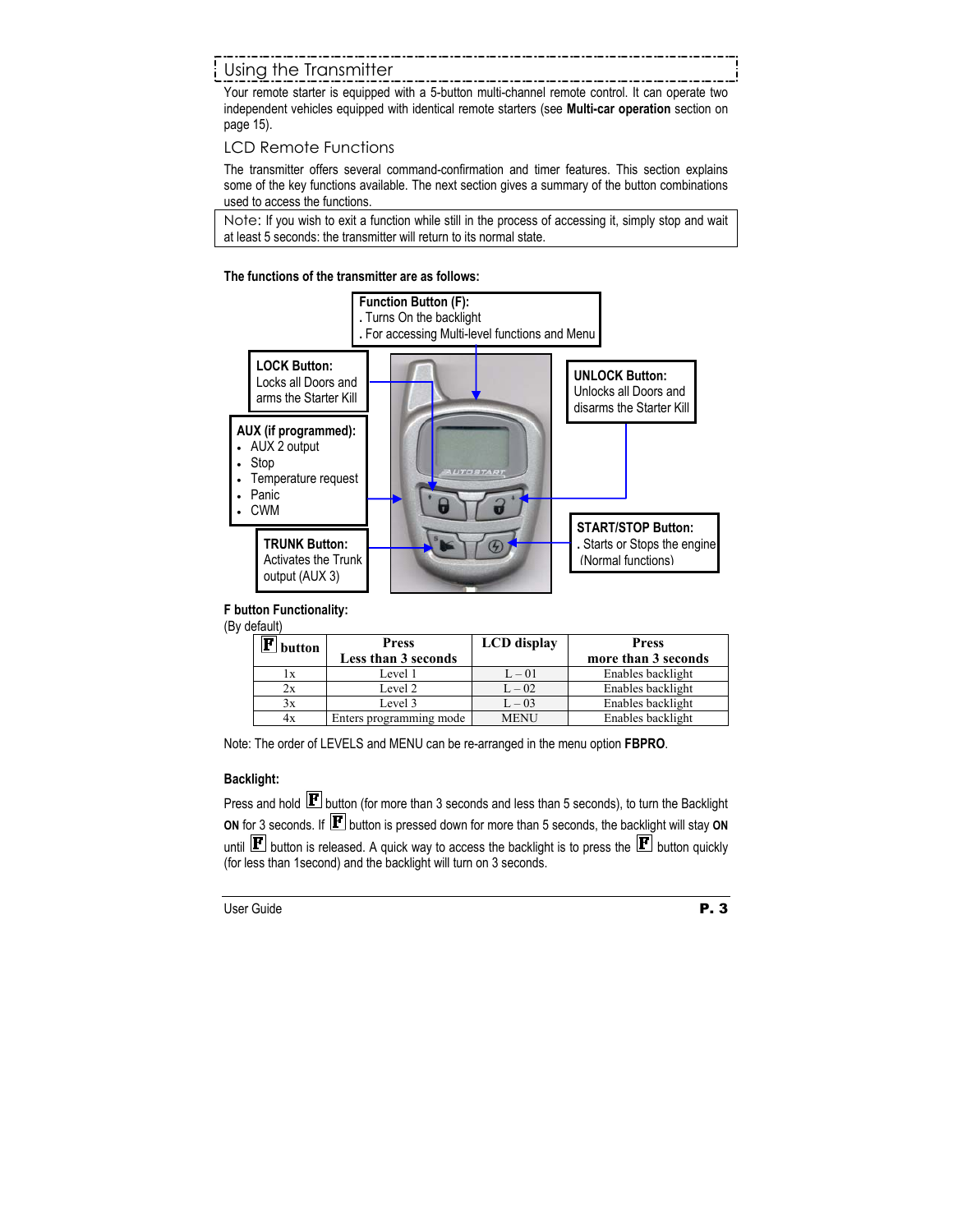| Button $\mathbf{F}$                          | <b>Backlight</b>                                              |
|----------------------------------------------|---------------------------------------------------------------|
| Press for < 1 second                         | Backlight ON for 3 sec.                                       |
| Press for $> 3$ seconds and $\leq 5$ seconds | Backlight ON for 3 sec.                                       |
| Press for > 5 seconds                        | Backlight will stay ON until button $\mathbf{F}$ is released. |

# **Selecting and adjusting Menu options:**

- $\blacklozenge$  When in **MENU**, press  $\blacklozenge$  button to enter the menu.
- Press **button to move up in the menu or button to move down in the menu.**
- Press  $\bigtriangleup$  button to select the option you would like to adjust
- Press **button to increase the value or to activate or deactivate a function or toggle through** the selection.
- Press **button to decrease the value or to activate or deactivate a function or toggle through** the selection.
- ◆ Press  $\bigcirc$  button to move to the next sub-option or go back to the main menu.

| Order                   | <b>Menu Option</b>      | <b>LCD display</b>     | <b>Function</b>                     |
|-------------------------|-------------------------|------------------------|-------------------------------------|
| 1                       | <b>Parking Menu</b>     | <b>PARK</b>            |                                     |
|                         | Parking hour            | P 0:00                 | Adjust parking hour                 |
|                         |                         | 0 is flashing          | (value from 0 to 2)                 |
|                         | Parking minute          | P 0:30                 | Adjust parking minute               |
|                         |                         | 30 is flashing         | (value from 0 to 60)                |
|                         | <b>Toggle Parking</b>   | $P - ON$               | Enable or disable parking countdown |
|                         | countdown               | 0r                     | There is a beep 5min before the     |
|                         |                         | $P - OFF$              | Parking countdown reaches 0.        |
| $\overline{2}$          | <b>Alarm Clock Menu</b> | <b>ALARM</b>           |                                     |
|                         | Alarm hour              | A 12:00                | Adjust alarm hour                   |
|                         |                         | 12 is flashing         | (value from 0 to 12)                |
|                         | Alarm minute            | A 12:00                | Adjust alarm minute                 |
|                         |                         | 00 is flashing.        | (value from 0 to 60)                |
|                         |                         | A-ON                   |                                     |
|                         | Toggle alarm            | 0r                     | Enable or disable alarm             |
|                         |                         | $A - OFF$              |                                     |
| 3                       | <b>CWM Menu</b>         | <b>CWM</b>             | <b>Cold Weather Mode</b>            |
|                         |                         | ON                     |                                     |
|                         | Toggle CWM mode         | 0r                     |                                     |
|                         |                         | <b>OFF</b>             |                                     |
| $\overline{\mathbf{4}}$ | <b>VALET Menu</b>       | <b>VALET</b>           |                                     |
|                         |                         | ON                     |                                     |
|                         | Toggle valet mode       | 0r                     |                                     |
|                         |                         | <b>OFF</b>             |                                     |
| 5                       | <b>Time Start Menu</b>  | <b>TSTAR</b>           |                                     |
|                         | Time start hour         | T 12:00                | Adjust time start hour              |
|                         |                         | 12 is flashing.        | (value from 0 to 12)                |
|                         |                         | T 12:00                | Adjust time start minute            |
|                         | Time start minute       | 00 is flashing         | (value from 0 to 60)                |
|                         |                         | $T - ON$               |                                     |
|                         | Toggle time start       | 0r                     | Enable or disable                   |
|                         |                         | T-OFF                  |                                     |
| 6                       | <b>SECURE Menu</b>      | <b>SECUR</b>           | Lock the transmitter keypad         |
|                         | Toggle lock remote      | <b>PRESF</b>           | Selecting PRESF will unlock the     |
|                         |                         | when remote is locked. | transmitter keypad                  |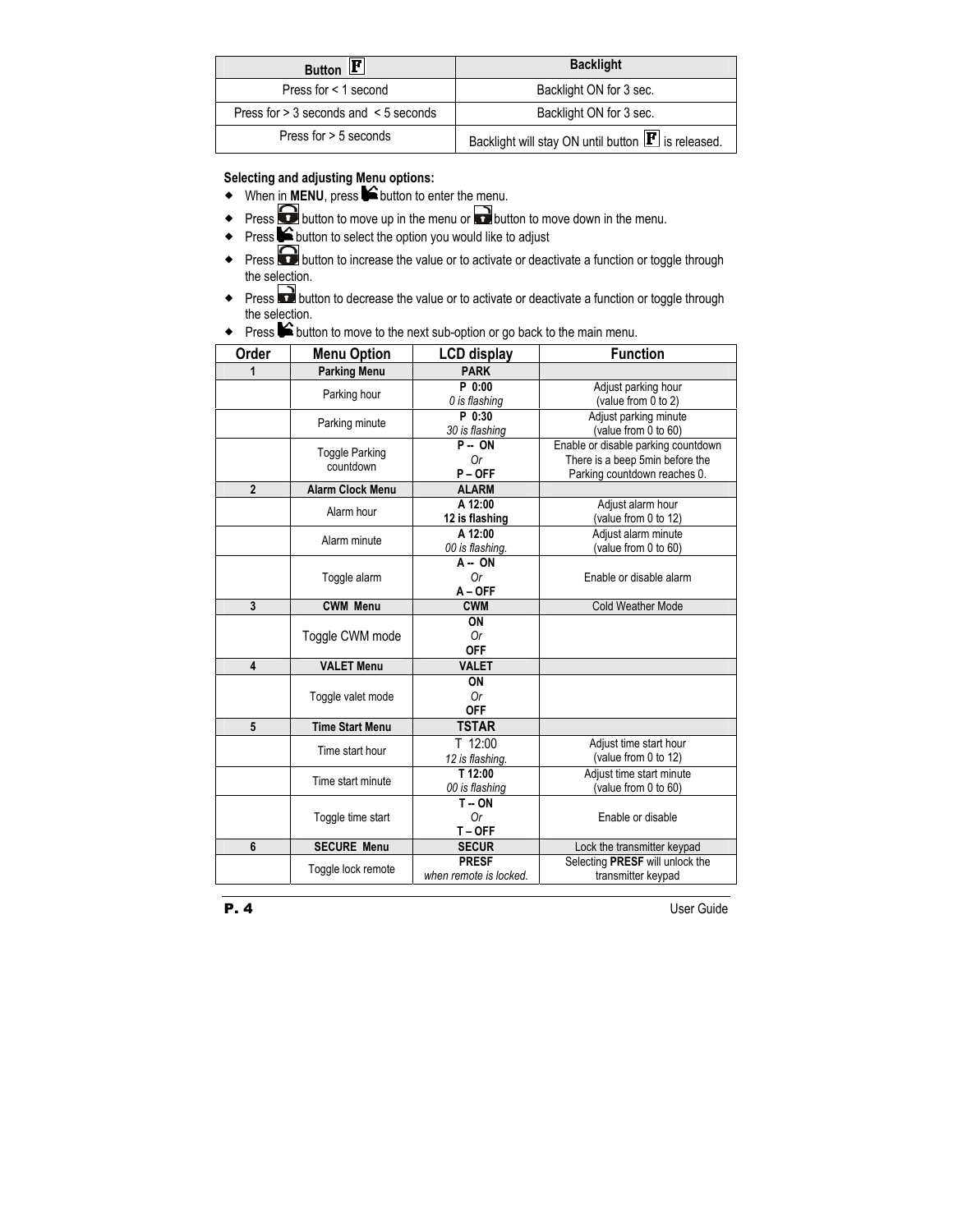| $\overline{7}$ | <b>Backlight Color Menu</b>      | <b>COLOR</b>                                                                 |                                                                               |
|----------------|----------------------------------|------------------------------------------------------------------------------|-------------------------------------------------------------------------------|
|                | Backlight                        | There 8 different colors                                                     | Blue lights is default                                                        |
| 8              | <b>LCD On Menu</b>               | LCD                                                                          |                                                                               |
|                | LCD on time                      | <b>OFF 01</b><br><b>OFF 15</b><br><b>OFF 30</b><br>OFF <sub>60</sub><br>ON   | 1min, 15min, 30 min, 60min and ON<br>1 min is default.                        |
| 9              | <b>Clock Menu</b>                | <b>CLOCK</b>                                                                 |                                                                               |
|                | Clock hour                       | 12:00<br>12 is flashing.                                                     | Adjust clock hour<br>(value from 0 to 12)                                     |
|                | Clock minute                     | 12:00<br>00 is flashing.                                                     | Adjust clock minute<br>(value from 0 to 60)                                   |
| 10             | <b>Temperature Menu</b>          | <b>TEMP</b>                                                                  |                                                                               |
|                | Temperature                      | <b>CTEMP</b><br>0r<br><b>FTEMP</b>                                           | Deg Celsius or Fahrenheit<br>Deg. Celsius is default                          |
| 11             | Language Menu                    | <b>LANGU</b>                                                                 |                                                                               |
|                | Language                         | <b>ENG</b><br>0r<br><b>FRAN</b>                                              | English is default.                                                           |
| 12             | <b>Side button Menu</b>          | <b>SBPRO</b>                                                                 | Side Button Programming                                                       |
|                |                                  | <b>PANIC</b><br><b>STOP</b><br><b>TEMP</b><br>AUX <sub>2</sub><br><b>CWM</b> | AUX 2 output, Stop, Temperature<br>request, Panic, CWM (Cold weather<br>mode) |
| 13             | <b>F Button Function</b><br>Menu | <b>FBPRO</b>                                                                 | F Button Programming                                                          |
|                | FB programming                   | 123M<br>231M<br>213M<br>312M<br>M123                                         |                                                                               |

#### **Parking Countdown**

This version of the countdown feature is particularly useful for keeping track of parking meter time: the user may quickly set up the countdown using the **Parking Menu**. The transmitter will beep once, 5min before the Parking countdown reaches 0.

# **Alarm Clock**

The LCD remote control has a built-in alarm clock, which can be set up using the **Alarm Clock Menu**. Once the programmed time is reached, the remote will beep 6 times every minute until a button is pressed.

#### **CWM menu:**

When this feature is enabled, press  $\blacktriangleright$  for 3sec to enter or exit Cold Weather mode. If disabled,

press  $\mathbf{F} \rightarrow \mathbf{F}$  button to enter or exit Cold Weather mode.

# **Valet menu:**

When this feature is enabled, press  $\blacktriangle$  to enter Valet mode. When this feature is disabled, press



 $\rightarrow$  buttons simultaneously.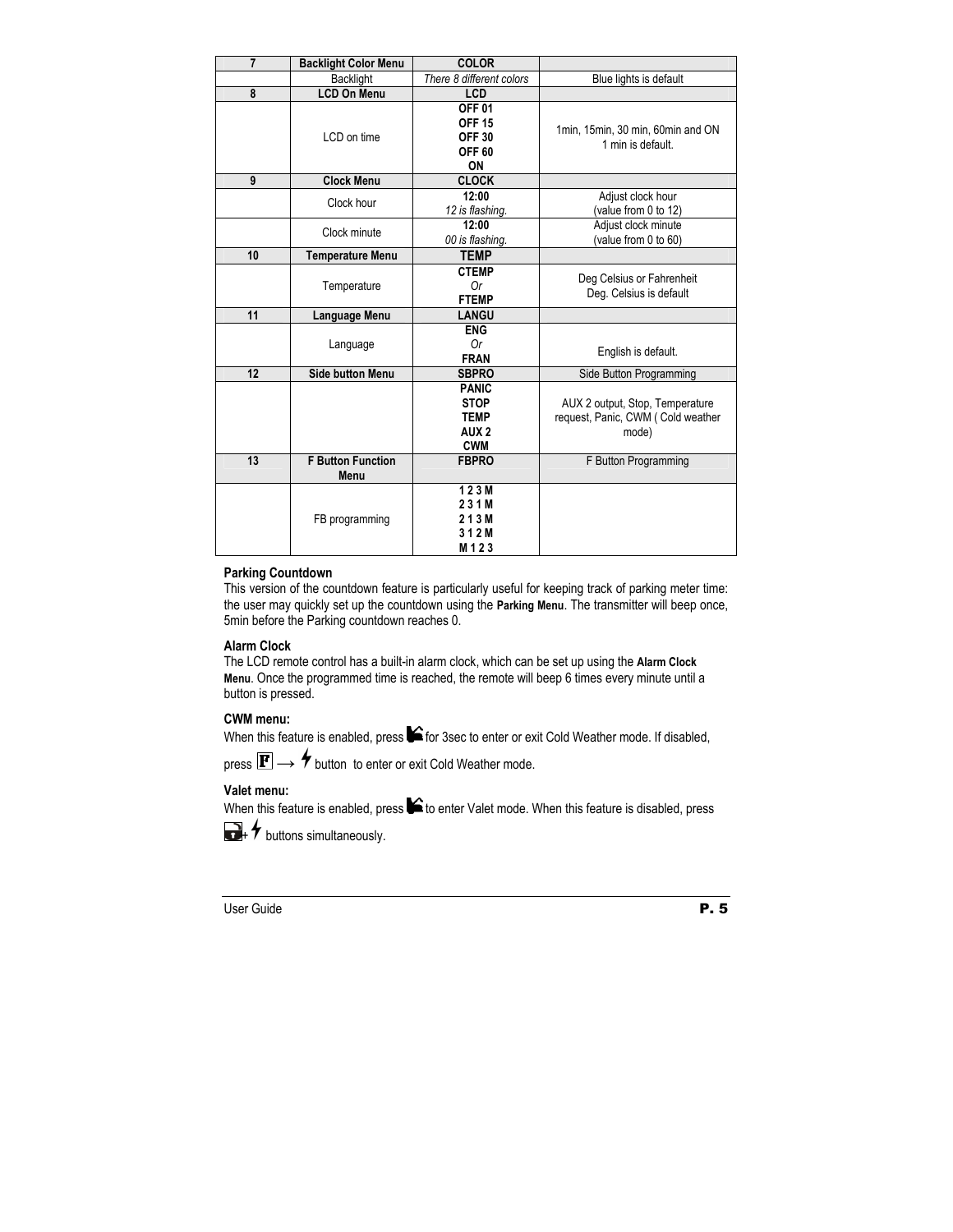#### **Time start menu:**

This feature is used to remote start the car at a pre-programmed time. Once the pre-programmed time is reached, the remote will send a start command to the car module.

### **Secure Remote feature:**

This feature is used to lock the keypad of the transmitter to avoid accidental button press. When the remote is locked and a button is pressed, the LCD will display "PRESF" for 1 second and goes back to the clock.

The transmitter keypad can also be locked as follows:

Press  $\mathbf{F}$  to go to Menu

Within 3 seconds, press

Press  $\mathbf{F}$  for about 1sec, to unlock the transmitter keypad.

## **LCD ON menu:**

If there is no activity within the programmed time, LCD will turn off. This feature maximizes the lifetime of the battery.

## **Clock Menu:**

The Clock menu is used to set the current time on your remote control.

### **Side button Menu:**

The side button can be programmed as on of the following buttons:

- Panic button:
- Stop button:
- Temperature request button;
- Aux 2 output button;
- or CWM.

#### **F Button Function Menu:**

The order of LEVELS and MENU can be re-arranged using the F Button Function Menu.

#### **Button Operation:**

| <b>Button</b>                                              | <b>LCD</b>                                     | <b>Sounder</b> |
|------------------------------------------------------------|------------------------------------------------|----------------|
| Lock button                                                | Lock $icon + LOCK$                             | 1 beep         |
| Unlock button                                              | Unlock icon $+$ ULOCK                          | 2 beeps        |
| Trunk button                                               | TRUNK text for 1s                              | 1 beep         |
| Start button                                               | START text for 1s                              | 1 beep         |
| Engine running                                             | Run time + $\tau$ icon + Blue backlight for 3s | 3 beeps        |
| Engine stop                                                | Red backlight on for 3s                        | 2 beeps        |
| Unlock+Start button                                        | Valet icon if pressed more than 3s             | 1 beep         |
| Lock+Unlock button                                         |                                                | 1 beep         |
| Trunk+Lock button                                          | Lock icon $+$ LOCK                             | 1 beep         |
| (2nd car operation)                                        |                                                |                |
| Trunk+Unlock button                                        | Unlock icon + ULOCK                            | 2 beeps        |
| (2nd car operation)                                        |                                                |                |
| Trunk+Start button<br>(2nd car operation)                  | START text for 1s                              | 1 beep         |
| $L -01 \rightarrow$ Lock button                            |                                                | 1 beep         |
| $L -01 \rightarrow$ Unlock button                          |                                                | 1 beep         |
| L--01 $\rightarrow$ Trunk button                           | Temperature                                    |                |
| $L -01 \rightarrow$ Start button<br>(pressed more than 3s) | CWM or MTF text for 1s                         | 1 beep         |
| L --02 $\rightarrow$ Lock button<br>$(2nd$ car unlock)     | LOCK and Lock icon                             | 1 beep         |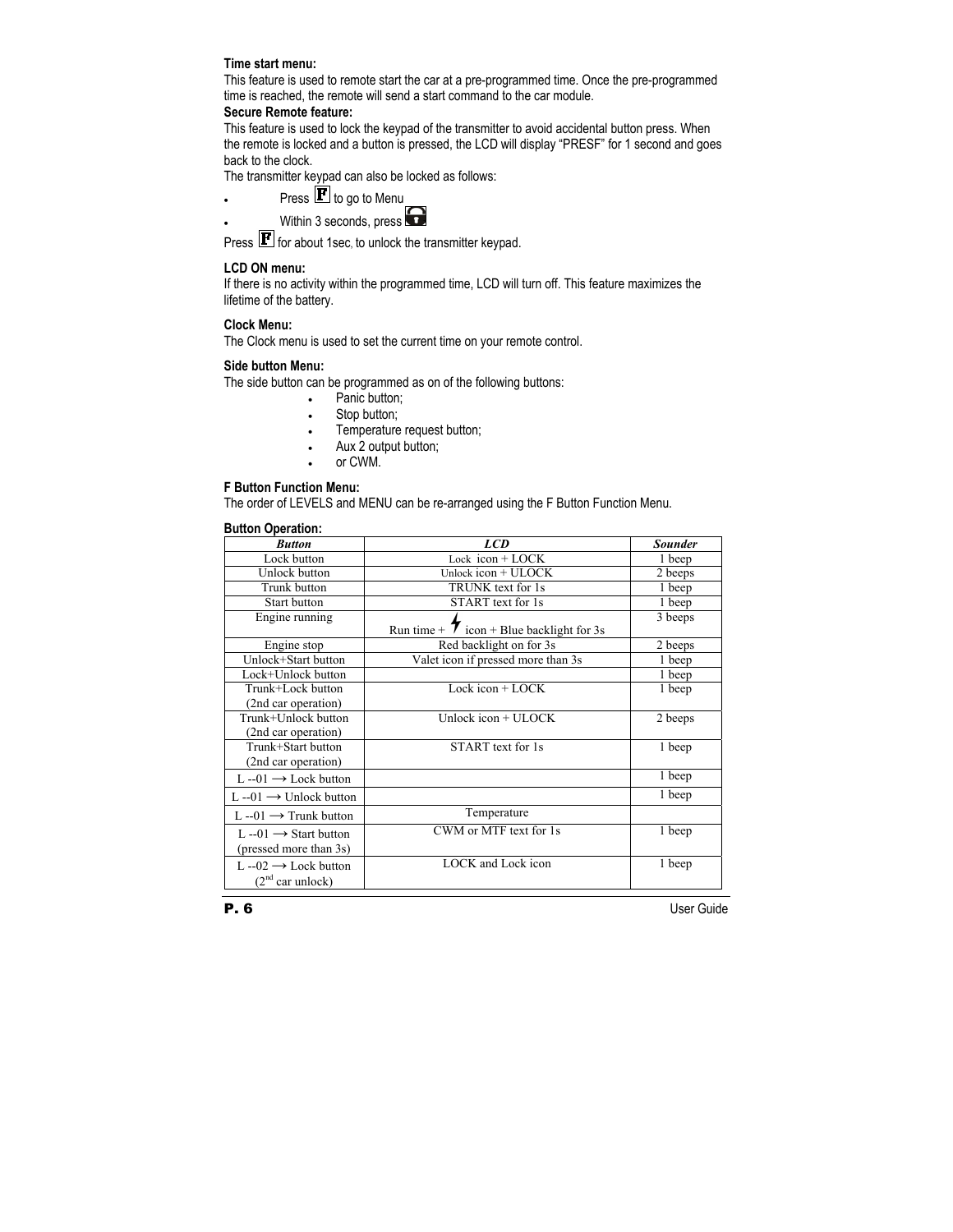| <b>Button</b>                                                   | <b>LCD</b>            | <b>Sounder</b> |
|-----------------------------------------------------------------|-----------------------|----------------|
| $L = 02 \rightarrow$ Unlock button                              | ULOCK and Unlock icon | 2 beeps        |
| $(2nd$ car unlock)                                              |                       |                |
| $L$ --02 → Trunk button(2 <sup>nd</sup><br>car trunk)           | TRUNK text for 1s     | 1 beep         |
| L --02 $\rightarrow$ Start button(2 <sup>nd</sup><br>car start) | START text for 1s     | 1 beep         |
| $L - 03 \rightarrow$ Lock button<br>(Channel 1)                 |                       | 1 beep         |
| $L = 03 \rightarrow$ Unlock button<br>(Channel 2)               |                       | 1 beep         |
| L $-03 \rightarrow$ Trunk button<br>(Channel 3)                 |                       | 1 beep         |
| L --03 $\rightarrow$ Start button<br>(Channel 4)                |                       | 1 beep         |

# Remote-Starting Your Vehicle

If your vehicle has an **automatic transmission**, simply press the **START/STOP** button to remote start or stop your vehicle. Skip the next steps on to "Remote-starting".

**Warning:** If you vehicle has an automatic transmission and the parking lights flash 15 times after pressing the **START/STOP** button, the parking brake is connected to ground. It is **imperative** that you see your installer and have him disconnect the wire.

# Setting Your Vehicle Into Ready Mode

If your vehicle has a **manual transmission** you must read the following indications. In order to start the vehicle by remote, the unit must first be set to Ready Mode. If the unit is not set to Ready Mode, it cannot remote start the vehicle.

**Please note that Ready Mode can be enabled by the remote or the handbrake, depending on the option that was selected by your installer. Therefore, you must follow the appropriate procedure between the two described below in order to set your vehicle into Ready Mode.** 

Once the system is set to Ready Mode, the vehicle can be remote started and stopped at any time. The system will exit Ready Mode if a door, the hood or the trunk is opened, if the brake pedal is pressed, if the parking brake is disengaged or if the ignition key is turned to the **IGNITION ON (RUN)** position.

#### **To set the system to Ready Mode:**

|    | If Ready Mode is enabled by remote                                                                                                                                                    | If Ready Mode is enabled by handbrake                                                                                                                                                                                                   |
|----|---------------------------------------------------------------------------------------------------------------------------------------------------------------------------------------|-----------------------------------------------------------------------------------------------------------------------------------------------------------------------------------------------------------------------------------------|
| 1. | neutral position.                                                                                                                                                                     | Ensure that all the doors, hood and trunk are closed. Make sure that the gear selector is in the                                                                                                                                        |
| 2. | With the engine already running, apply the<br>parking brake once and release the brake<br>pedal.<br>Make sure to release the brake pedal.                                             | 2.<br>With the engine already running, apply the<br>parking brake twice and release the brake<br>pedal.<br>Make sure to release the brake pedal.<br>The parking lights will flash 3 times<br>quickly and remain lit.<br>Skip to step 4. |
| 3. | Within 20 sec. of engaging the parking<br>brake, press and hold LOCK, UNLOCK or<br>START/STOP on the transmitter.<br>The parking lights will flash 3 times<br>quickly and remain lit. |                                                                                                                                                                                                                                         |
| 4. | Remove the key: the engine will continue running.                                                                                                                                     |                                                                                                                                                                                                                                         |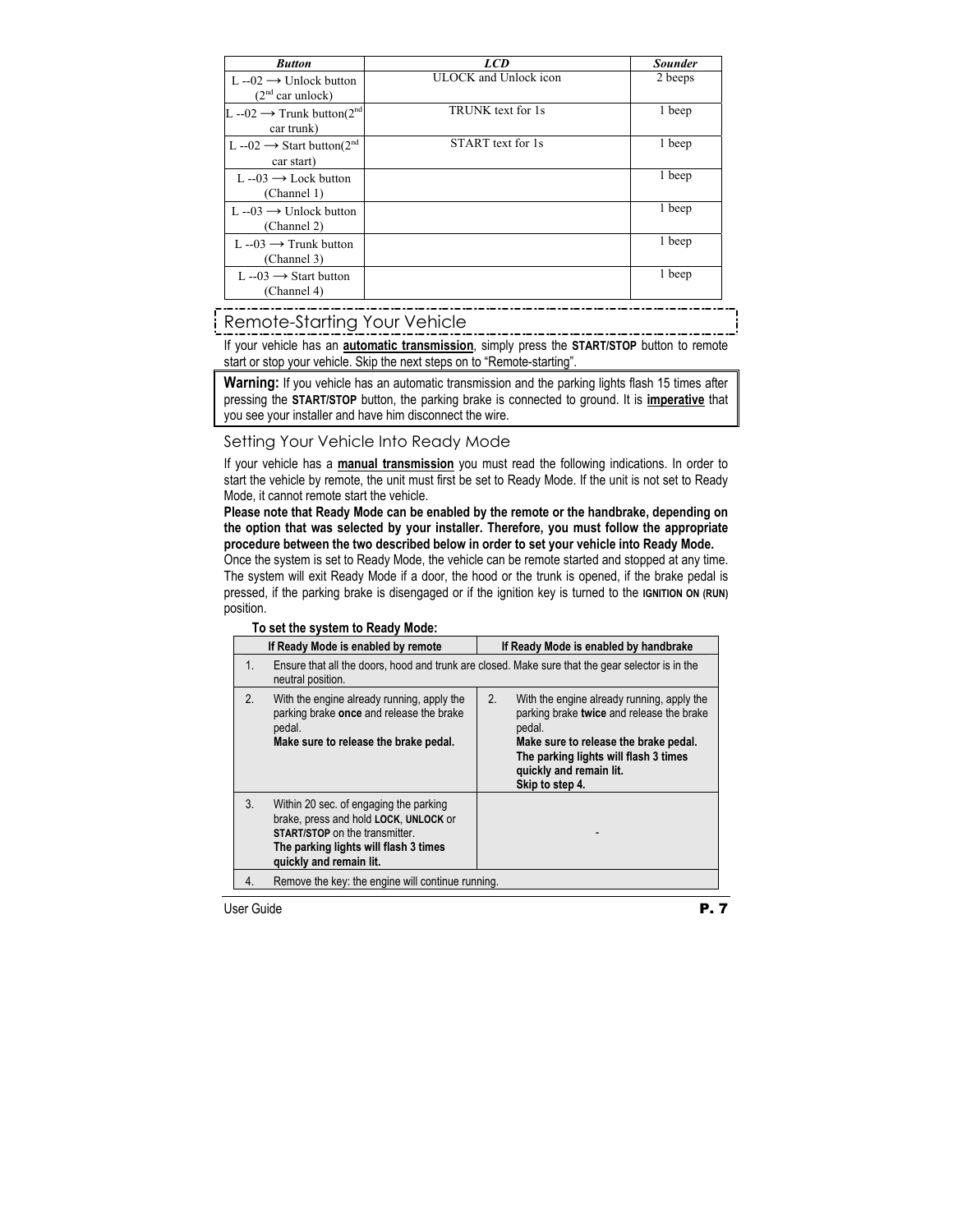- 5. Exit the vehicle and close all doors, hood and trunk.
- 6. Press for approx. 1 second either:
	- a. **LOCK** to lock the doors and shut down the engine;
	- b. **UNLOCK** to unlock the doors and shut down the engine;
	- c. **START/STOP** to shut down the engine without affecting the doors.

# Remote starting

Press the  $\tau$  button for approx. 1 second. The parking lights will come on to inform you that the remote starter has received your signal. Approximately 5 seconds later, the engine will start. The parking lights will remain **ON** during the pre-programmed run time of the engine.

If the vehicle does not start at the first attempt, the system will shut down. If your vehicle is equipped with an automatic transmission, there will be 3 start attempts before the system gives up.

# Driving Off

With the vehicle running under remote control, press the  $\Box$  button to disarm and unlock the doors. Enter the vehicle and do the following:

Turn the ignition key to the **IGNITION ON (RUN)** position. (**Do not turn the key** to the **CRANK** position while the engine is running. This would cause the starter motor to re-engage.)

Press the brake pedal to disengage the remote starter unit.

You are now ready to drive off.

# Arming the Starter Kill

The starter kill (if installed) can be configured by the installer so as to arm automatically (passive mode) or not to arm automatically (active mode).

- To **disarm** the starter kill, press the **button** on the transmitter. The parking lights will flash twice. If remote door locks are installed, this will also unlock the doors.
- To arm the Starter Kill, press the **button on the transmitter.**  The parking lights will flash once. If remote door locks are installed, this will also lock the doors.
- In **passive mode**, the starter kill will automatically arm if the ignition key is not inserted into the ignition switch within 1 or 3 minutes after unlocking (the key sense feature must be installed).

# Remote Starter Features

# Idle Mode

**Convenience feature:** Idle Mode allows you to keep the engine running and the doors locked while you stop, for example, at a convenience store or for a short delivery.

This feature allows you to let the remote starter take over control of the vehicle (i.e. no Key in the Ignition Switch) while the engine is running. For example, if you stop for a delivery or at a convenience store, lock your vehicle and leave it running for the length of a run cycle while you are away.

# **To leave the vehicle in Idle Mode if your vehicle has an automatic transmission:**

- 1. With the engine running, press the  $\Box$  button (to unlock the doors) or the  $\rightarrow$ button on the remote control until the parking lights come on.
- 2. Remove the key and exit the vehicle. The engine will go on running.
- 3. Lock the doors if needed.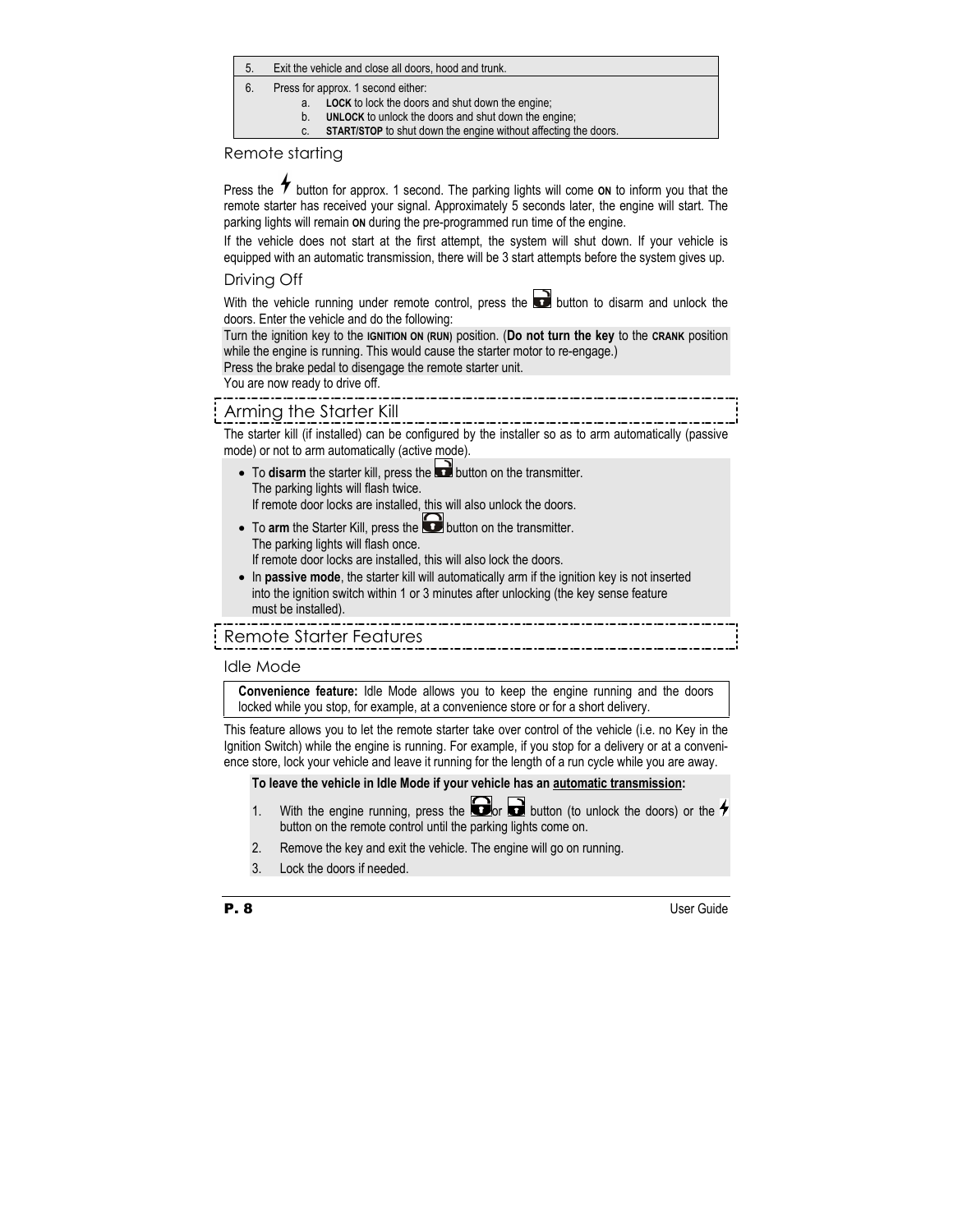The engine will go on running until the user re-enters the vehicle or until the expiration of the Engine Run Time

If your vehicle has a **manual transmission**, Idle Mode can be activated through the same routine as that used for Ready Mode; at the last step, the  $\blacktriangleright$  button is pressed instead of the other buttons:

- 1. Ensure that all the Doors are closed and that the Shifter is in the Neutral position.
- 2. With the Engine already running, apply the Parking Brake and release the Brake Pedal.  **Make sure to release the brake pedal.**
- 3. Within 20 sec. push  $\bigodot$   $\bigodot$  or  $\overline{\mathcal{F}}$  on the Transmitter.  **The parking lights will flash 3 times quickly and remain lit.**
- 4. Remove the key: the Engine will go on running.
- 5. Exit the vehicle and close the Door.
- 6. Press the  $\blacktriangleright$  button until the system is armed (the doors will be locked if remote door lock is installed).

If the pre-programmed run-time expires or if the user shuts down the engine by remote control, the vehicle will get in Ready Mode.

**Caution!!!** Do not leave children or pets unattended in a vehicle standing in Idle Mode.

# Valet Modes

Ignition Valet

This feature will allow you to remotely put your system into valet mode by using the ignition key instead of the valet button as above. Ignition valet can be used without a valet button installed.

# **To put the system i n t o valet mode:**

Insert the ignition key into the ignition switch. Within 10 sec., turn the key 5 times successively into the **IGNITION ON / RUN** and **OFF** positions.

The parking lights will flash three times to indicate that the vehicle is now in valet mode. The L.E.D. will come **ON** solid.

 $\blacksquare$  The  $\blacksquare$  licon will appear on your LCD remote if you press LOCK or UNLOCK..

# **To take the system o u t o f valet mode:**

Insert the ignition key into the ignition switch. Within 10 sec., turn the key 5 times successively into the **IGNITION ON / RUN** and **OFF** positions.

The parking lights will flash twice to indicate that the vehicle is now out of valet mode. The L.E.D. will go out.

 $-$  The **V** icon will disappear from your LCD remote if you press LOCK or UNLOCK.

**Note**: With the Ignition valet activated, the remote starter and the alarm function will be disabled.

# Remote Valet Mode

This feature will allow you to remotely put your system into valet mode by using the transmitter instead of the valet button as above.

# **Getting into valet mode**

• Hold the  $\bullet$  and  $\bullet$  buttons simultaneously for 3 second.

# • **The parking lights will flash 3 times.**

The LED will remain on solid.

— The  $\mathbf U$  con will appear on your LCD remote.

# **Getting out of valet mode**

- Hold the  $\Box$  and  $\bigstar$  buttons simultaneously for 3 second.
- **The parking lights will flash 2 times.**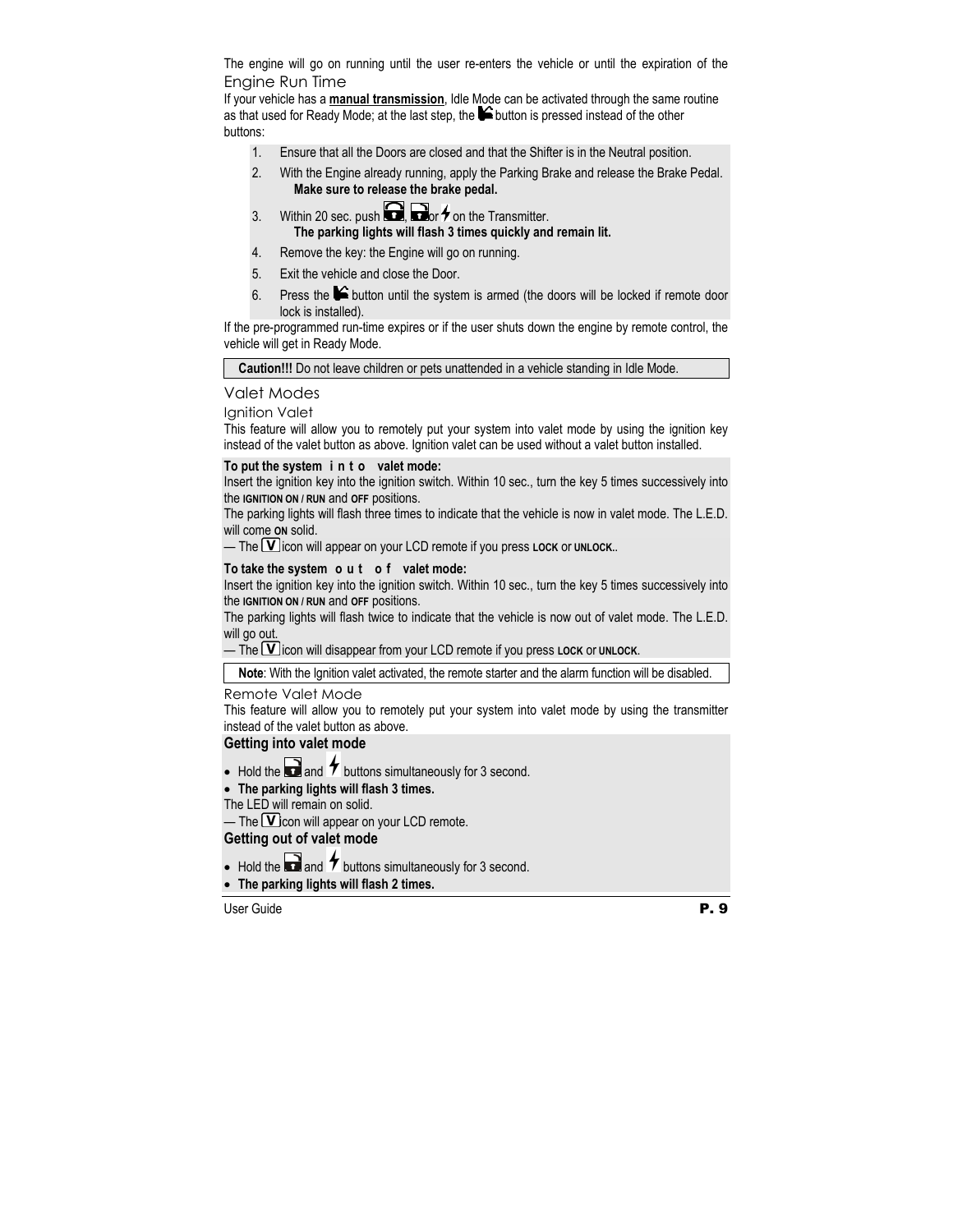The LED will turn off.

— The  $\Box$  icon will disappear from your LCD remote.

**Note**: With the remote valet activated, the remote starter and the alarm function will be disabled.

# Panic Mode

In an emergency situation, you can activate panic mode by pressing and holding the **LOCK** or **UNLOCK** button for 3 seconds. If the vehicle is under a remote start, the engine will shutdown

automatically before setting off the horn. You can stop the horn by pressing  $\Box$  (this will lock your doors) or by pressing  $\Box$  (this will unlock your doors).

Furthermore, the panic mode can be stop by activating one of the following three (3) features:

- a) Remote valet (pressing  $\Box$  and  $\gamma$  for 3 seconds)
- b) Ignition valet (turning the key inside the ignition switch from off to on 5 times in a row)
- c) Turn the key in ON position, then press the valet switch (if included).

Panic mode will automatically shut down after 25 sec.

**Note:** Panic mode can only be activated if the horn has been adequately configured by your installer.

## Quick Lockout™

(Also called **secure panic**.) For fast protection in emergency situations, the system will **LOCK** all doors when you **press the brake pedal while you hear the sound signal**. (**Quick lockout** is only available when **panic mode** has been set off.)

# Cold Weather Mode

When cold weather mode is active, the engine starts every 2 hours and runs for 3 minutes (or for 8 or 20 minutes with diesel engines). Cold weather mode automatically ends after 24 hours.

#### **To enter Cold Weather Mode:**

Press and release the  $\mathbf F$  button and you will hear a beep, L-01 will appear on the display, then

press and hold the  $\tau$  button for 3 seconds until the parking lights flash three times.

The remote control will beep once and the  $\leq$  icon will appear on the display.

#### **To exit Cold Weather Mode, do any one of the following actions:**

- Open the hood.
- Start the engine by remote.
- Turn the ignition key to the **IGNITION ON (RUN)** position.
- Press and release the  $\mathbf F$  button and you will hear a beep. L-01 will appear on the display. Then

press the  $\tau$  button for 3 seconds (the parking lights will flash once).

*When the system exits cold weather mode, the remote control will beep once and the* $\odot$  *icon will disappear.* 

#### **To verify whether the system is in cold weather mode:**

Press the brake pedal: If the vehicle is in cold weather mode, the parking lights will stay on while the pedal is pressed.

|                               | TIOM TO GCCC33 COIG MOGILIOI THOGO |       |       |                                      |
|-------------------------------|------------------------------------|-------|-------|--------------------------------------|
| <b>Function</b>               | <b>Button pressed</b>              | Icon  | Sound | Instructions /description            |
| To enter cold<br>weather mode |                                    | '24H' | Beep  | Press $\mathbf{F}$ and the press and |
| To exit cold weather<br>mode  | П                                  | None  | Beep  | hold<br>for 3 seconds.               |

#### How to access cold weather mode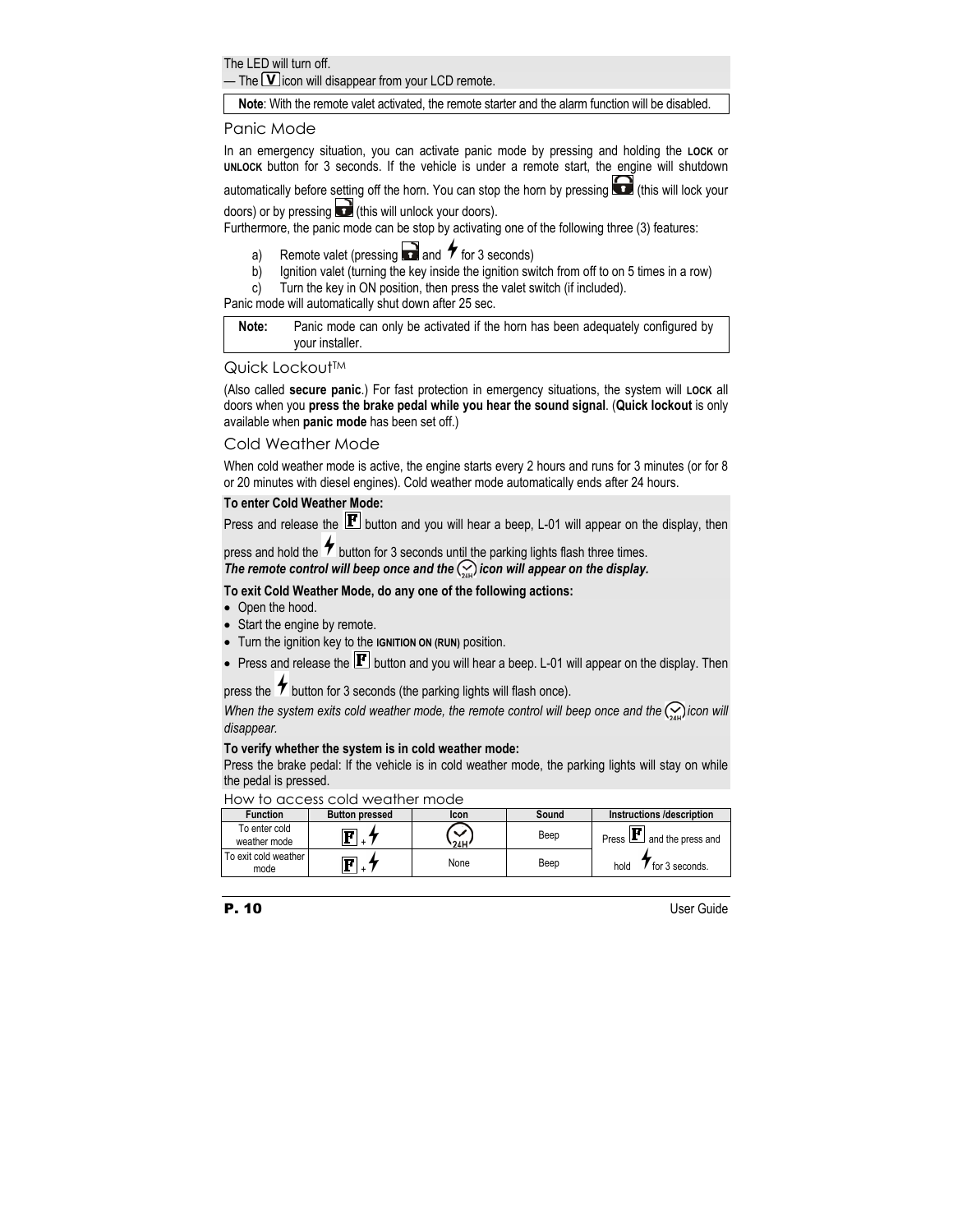# Extended Run Time

While the vehicle is running under a remote start, **pressing and holding the**  $\tau$  **button for more than 3 seconds** will reset the run time counter to zero and restart the run time cycle from the beginning. There will be one beep - a pause - three more beeps; the parking lights will flash three times and the horn (if configured) will honk once. **The extended run time procedure can only be carried out once per remote start.** 

To stop the vehicle, at any moment, simply press the  $\tau$  button. **Example:** If your remote car starter is programmed for a run time of 3 minutes and your vehicle

> has been running for 2 minutes already, pressing the  $\tau$  button will reset the counter to zero and allow the engine to run for another cycle (in this case, 3 minutes).

Advanced Features: Installation-programmable Options

The remote starter was designed with flexibility and OEM integration in mind. With its programmable options, this unit can single-handedly control nearly any electrical system in your vehicle.

**Caution:** The programming of your system should be left to a professional. Changing any one of the settings may affect the operation of your remote starter.

# OEM Alarm

The factory alarm can be armed by pressing  $\Box$  button (active arming only). If a door or hood is open or if the key is turned to the **IGNITION ON (RUN)** position, the horn will honk.

## Remote Door Locks

If your remote starter was installed with the remote door locks option, you will have the convenience of remote keyless entry. See section *Arming the Starter Kill,* on page 8, for further instructions on remote door locking and unlocking.

# Priority Door Access

If the remote door locks option is installed on your vehicle, this safety feature allows you unlock solely the driver's door with a single press of the  $\Box$  button on the transmitter; upon a second

press of the  $\Box$  button, all the other doors will unlock.

# Ignition-Controlled Door Locks

This is an added security feature. If your remote starter was installed with the ignition-controlled door locks option, the doors will automatically be locked as soon as the ignition key is turned to the **IGNITION ON (RUN)** position while the brakes are pressed. When the key is turned to the **OFF** position, the doors will automatically be unlocked.

# Ignition Re-lock

On remote starters of this series, when ignition-controlled door locks are enabled and the ignition key is in the **IGNITION ON (RUN)** position, should any door be unlocked and opened, all doors will be relocked next time the brake pedal is pressed.

#### Secure Lock

Before it can remote-start your vehicle, the remote starter must first disarm the factory security system. The secure lock feature may be required on certain vehicle models with factory security systems that automatically unlock the doors when the security system is disarmed. To keep your vehicle protected when the factory security system is disarmed for a remote start, secure lock will relock your doors as soon as the vehicle has started. Once the engine run cycle ends, secure lock will rearm your factory security system.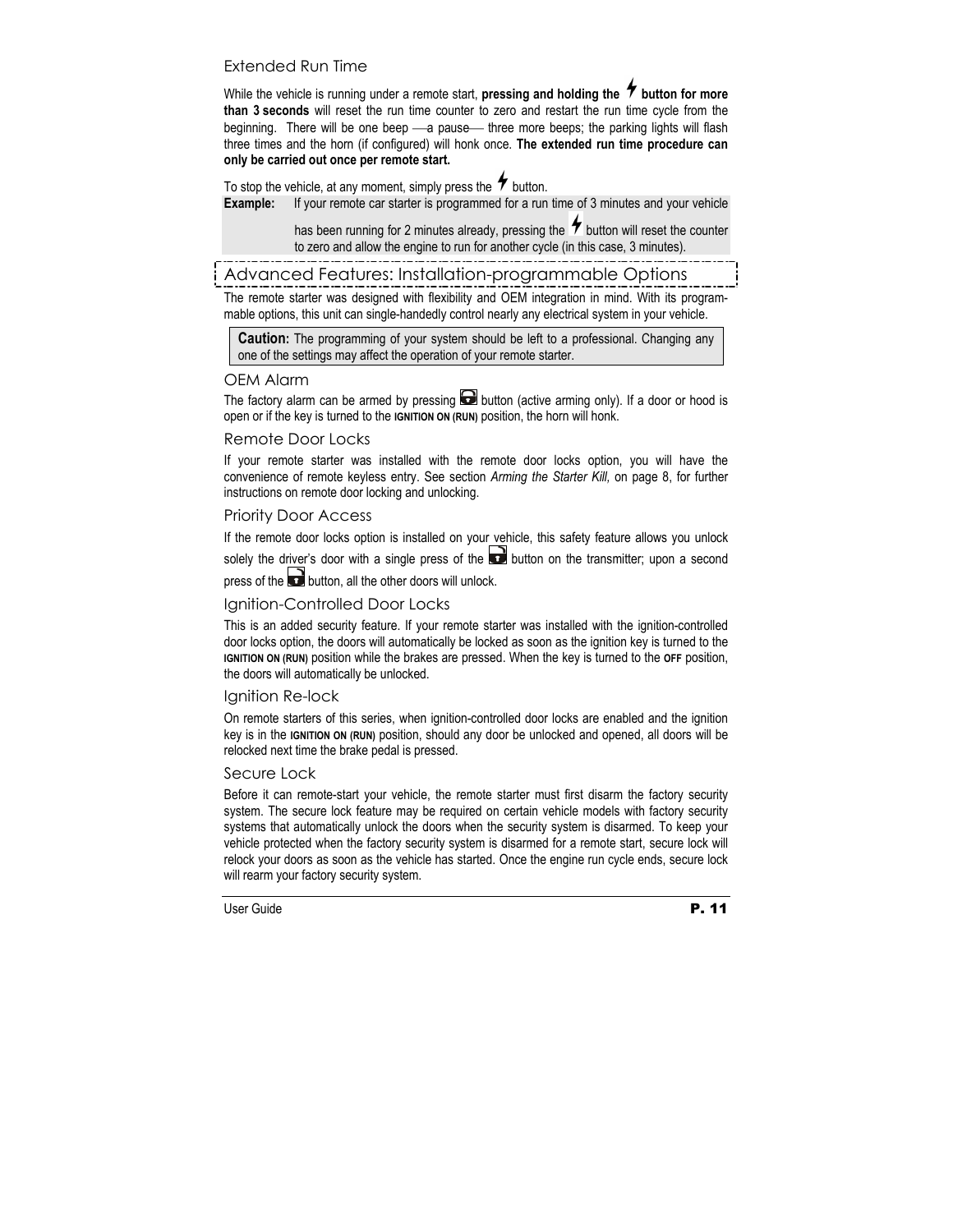# Remote Trunk Release

If your system was installed with the Remote Trunk Release option, you can open your trunk by pressing the  $\blacktriangleright$  button for 3 seconds on the remote transmitter. The OEM Alarm will remain disarmed until the  $\Box$  button is pressed.

The Starter Kill and the Anti-grind Feature

With this added security feature, the system will prevent your vehicle from starting with the ignition key when the starter kill is armed. If your remote starter was installed with the starter kill option, one will not be able to start your vehicle with the key unless the system has been unlocked and disarmed first, or put into valet mode.

**Note:** If the starter kill is installed, your vehicle will benefit from a protection against starter motor damage that could occur after remote-starting the engine should the user, by force of habit, turn the ignition key to the **CRANK** position.

# Safe Start Mode

If this feature is enabled, the user must press the  $\bullet$  button 2 times within 3 seconds to remotestart the vehicle. This will eliminate accidental remote starts, e.g. when children are playing with the transmitter.

If swap start mode is selected, to remote-start your vehicle, press the  $\mathbf F$  button and then the  $\blacksquare$ 

button. The **AUX 2** output can be activated by pressing the  $\bigstar$  button.

|                             | TIOM TO GOODS SQID SIGHT MOGO |      |        |                                                                                     |
|-----------------------------|-------------------------------|------|--------|-------------------------------------------------------------------------------------|
| <b>Function</b>             | By pressing                   | Icon | Sound  | Instructions / description                                                          |
| Start on safe start<br>mode | ่ x 2                         |      | Melody | twice within 3 seconds.<br>Press<br>sec-melody-then<br>for<br>Press<br>press 1 sec. |
| Stop on safe start<br>mode  |                               | None | Melody |                                                                                     |

How to access Safe Start Mode

Installer-programmable Valet Modes

Valet Mode Using the Valet Switch (*if installed*)

When your vehicle is in valet mode, the remote starter functionalities are disabled. If the vehicle needs to be serviced, or if you park it indoors, the valet mode will prevent the engine from being remote-started accidentally.

# **To put the system i n t o valet mode:**

- 1. Turn the ignition key to the **IGNITION ON (RUN)** position.
- 2. Within 3 sec., press the valet button.
- 3. The parking lights will flash three times to indicate that the vehicle is now in valet mode. Turn the ignition key to OFF position. The L.E.D. will come **ON** solid.
- 4. Press LOCK or UNLOCK and the **V** icon will appear on your LCD remote.

# **To take the system o u t o f valet mode:**

- 1. Turn the ignition key to the **IGNITION ON (RUN)** position.
- 2. Within 3 sec., press and release the valet button (the L.E.D. will come **OUT**).
- 3. The parking lights will flash twice to indicate that the vehicle is now out of valet mode.

The L.E.D. will go out.

 $-$  Press LOCK or UNLOCK and the  $\Box$  icon will disappear from your LCD remote.

**Note**: Once valet mode using valet switch is activated, the remote starter and the alarm function will be disabled.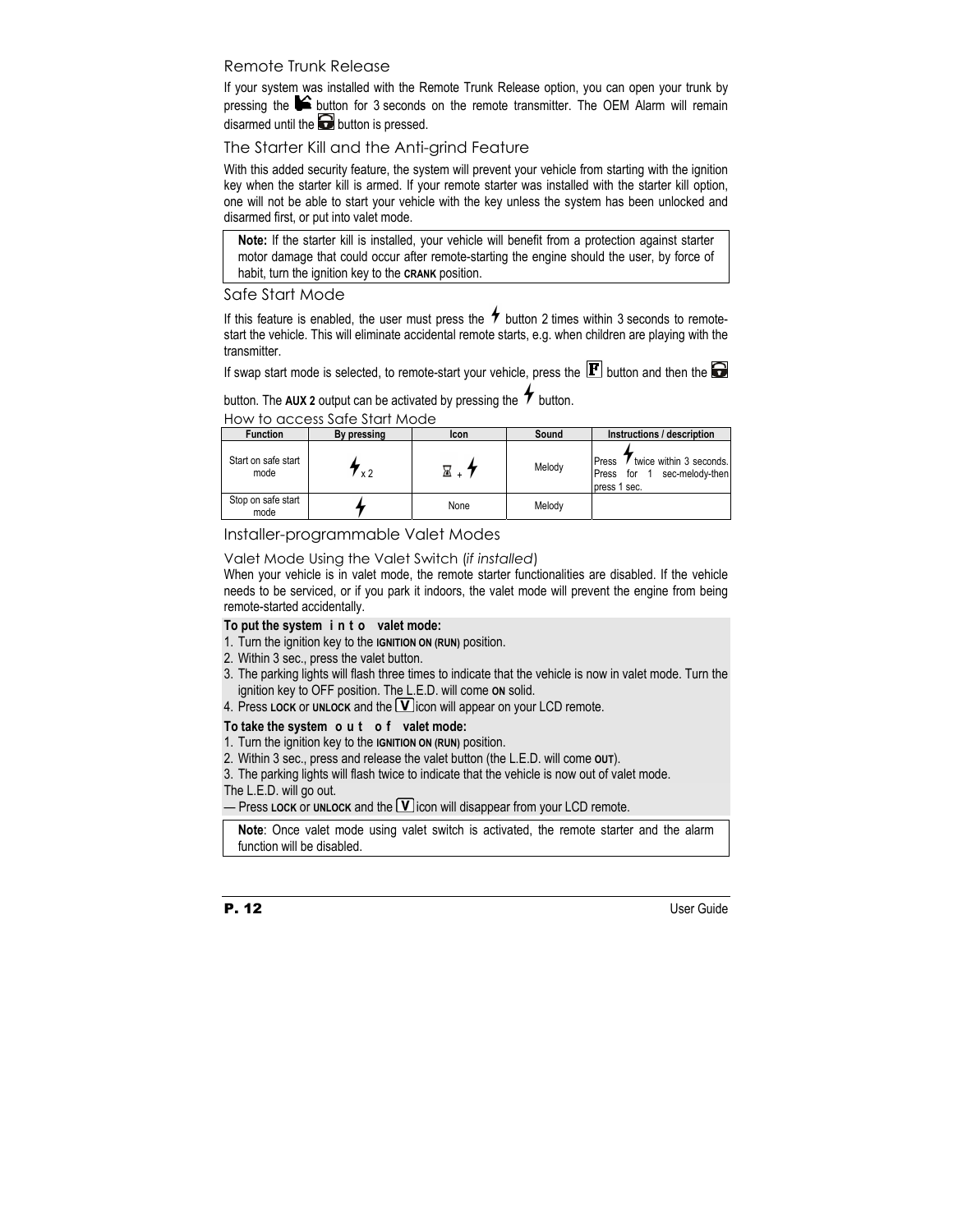## "Home ValetTM" Mode

If configured at installation, this feature will remotely set the vehicle to a no-remote-start mode: if the vehicle is parked indoors there is no danger of it starting accidentally by remote control.

**Note:** Once the home valet mode is activated, the vehicle will not start by remote but the OEM alarm functions will still be enabled.

# **To take the system i n t o home valet mode:**

• Press the  $\Box$  or  $\Box$  button.

• Within 3 seconds, press the  $\bigodot$  and  $\prime$  buttons simultaneously until the parking lights go out **To take the system o u t o f home valet mode:** 

• Turn the ignition key to the **IGNITION ON (RUN)** position.

The system will warn you if someone attempts to start your vehicle while it stands in home valet mode. The parking lights will:

- 1- Turn **ON** then **OFF**; then
- 2- Flash twice, pause; then
- 3- Flash twice again.

How to Access Home ValetTM Mode

| <b>Function</b>              | By pressing                                                                                          | Icon | Sound  | Instructions / description                                                                                                              |
|------------------------------|------------------------------------------------------------------------------------------------------|------|--------|-----------------------------------------------------------------------------------------------------------------------------------------|
| To enter home<br>valet™ mode | $\mathbf \Theta$ or $\mathbf \Theta$<br>Step 1:<br>Q. ł<br>step $2:$<br>simultaneously within 5 sec. |      | 1 beep | Press or within 5 seconds, press<br>$\bigoplus_{+}$ $\neq$ the transmitter will display $\bigtriangledown$ and there<br>will be 1 beep. |
| To exit home<br>valet ™ mode | None                                                                                                 | None | None   | Insert key in ignition switch and turn to the on<br>I position. The icon will disappear when <b>O</b> or <b>O</b><br>button is pressed  |

# Turbo Mode

If Turbo Mode is configured at installation, it will allow a turbocharger to idle down after the user leaves the vehicle: the unit will take over the vehicle and keep it running for 60 seconds (or until it is shut down by remote control), then shut down the engine and set the Remote Car Starter to Ready Mode.

#### **If your vehicle has an automatic transmission, proceed as follows to set the system in Turbo Mode:**

- 1. With the engine already running, press the **button** on the transmitter until the parking lights come **ON**.
- 2. Remove the ignition key from the ignition switch. **The engine will go on running.**
- 3. Exit the vehicle and close the door.
- 4. **Press the button to lock the doors; the engine will shut down after 60 seconds of Turbo Mode.**

#### **If your vehicle has a manual transmission, follow all steps of the Ready Mode routine, to activate Turbo Mode:**

- 1. Ensure that all the doors are closed and that the shifter is in the neutral position.
- 2. With the engine already running, apply the parking brake and release the brake pedal.

# **Make sure to release the brake pedal.**

3. Within 20 sec. press  $\Box$  or  $\tau$  on the transmitter.

#### **The parking lights will flash 3 times quickly and remain lit.**

- 4. Remove the key: the engine will go on running.
- 5. Exit the vehicle and close the door.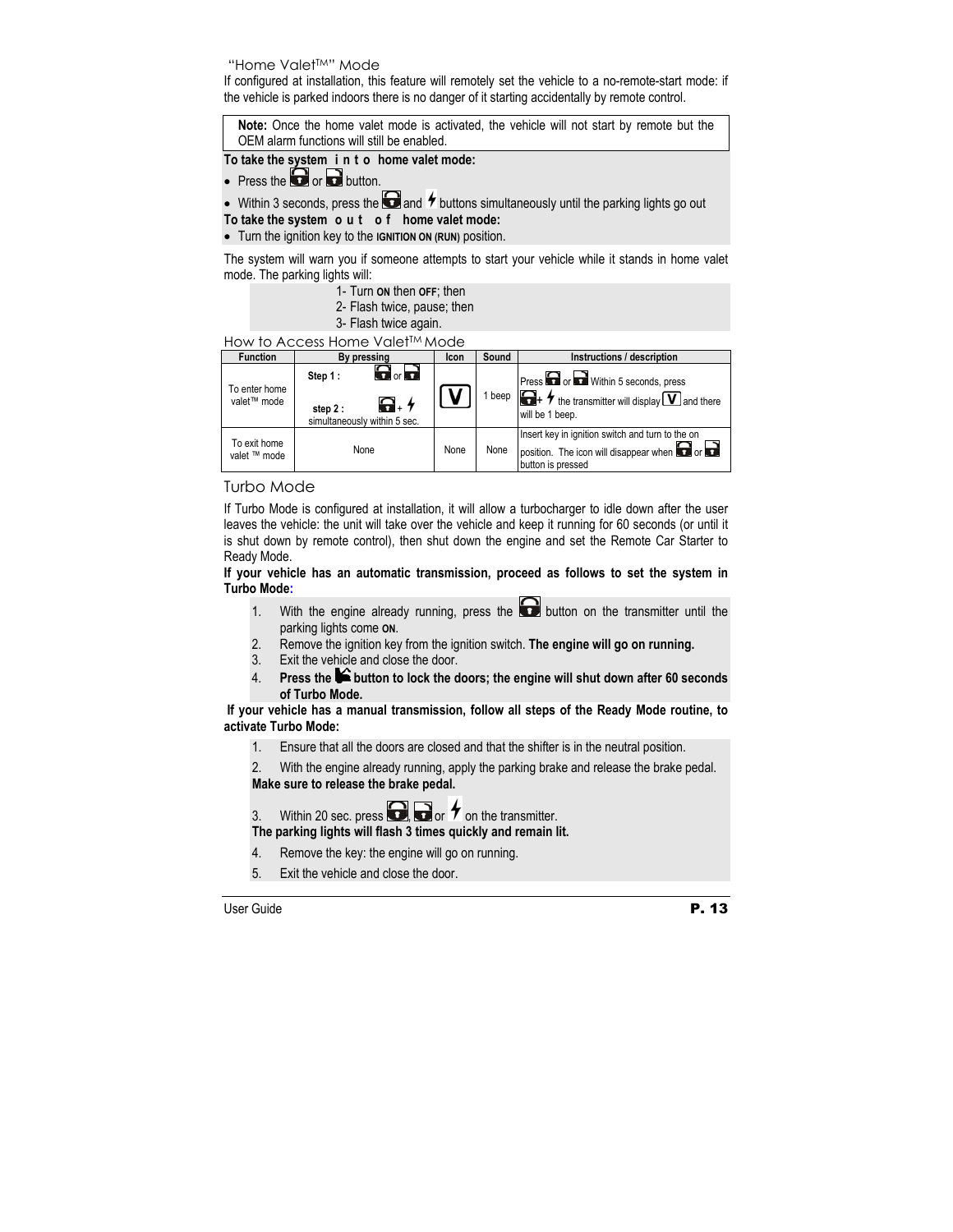- 6. Press and hold either:
	- a. **to** to lock the doors and shut down the engine after 60 sec.;
	- b.  $\Box$  to unlock the doors and shut down the engine after 60 sec.;
	- c.  $\overline{\mathcal{F}}$  to shut down the engine immediately, without affecting the doors (this will by-pass Turbo Mode).
	- d. **TO SET THE VEHICLE INTO IDLE MODE**

# Engine Run Time

If you have a gas engine, your remote starter can be programmed to run the engine for 3, 15, or 25 minutes (15 minutes by default). If you have a diesel engine, the remote starter can be programmed to run the engine for 8, 20, or 30 minutes (20 minutes default).

| <b>Function</b> | By pressing | Icon | Gasoline   | <b>Diesel</b> |
|-----------------|-------------|------|------------|---------------|
| Engine runtime  |             |      | 3 minutes  | 8 minutes     |
|                 |             |      | 15 minutes | 20 minutes    |
|                 |             |      | 25 minutes | 30 minutes    |

How to Access to Runtime Status (Indication purpose only)

Temperature Request (If ACC-Temp-100 installed)

The user can request the temperature in the vehicle if a Temperature Sensor Module (ACC-Temp-100) is installed:

- $\circ$  Press the  $\mathbf F$  button for 1 second and release; you will hear a beep. L-01 will appear on the screen.
- $\circ$  Immediately press the  $\blacktriangleright$  button and hold it until the temperature is displayed on the LCD screen.

Note: to change the temperature from Celsius to Fahrenheit, press  $\mathbf{F}$  +  $\blacktriangle$  +  $\blacktriangle$  simultaneously.

# Horn Chirp Timing

The pulse duration can be configured by your installer (from 5 ms to 200 ms).

# Flashing LED

The user may decide to turn on or off LED flashing at any moment. To do so, simultaneously press

and hold the and and buttons on the transmitter. There will be an initial beep. Keep holding the buttons pressed until you hear another beep. At that point release the buttons. The parking lights will flash once if the LED is turned on or three times if the LED is turned off.

There are three programmable options regarding the flashing LED:

- i. The LED flashes once the starter kill is activated (passive or active arming) and will turn itself off once the user turns the key to the **IGNITION ON** position.
- ii. The LED is totally disabled and will not flash –it will turn on solid, however, when in valet mode.
- iii. The LED will flash once the starter kill is activated but requires pressing the button to turn itself off. Failure to press the  $\Box$  button will make the LED flash even if the key is in the **IGNITION ON** position.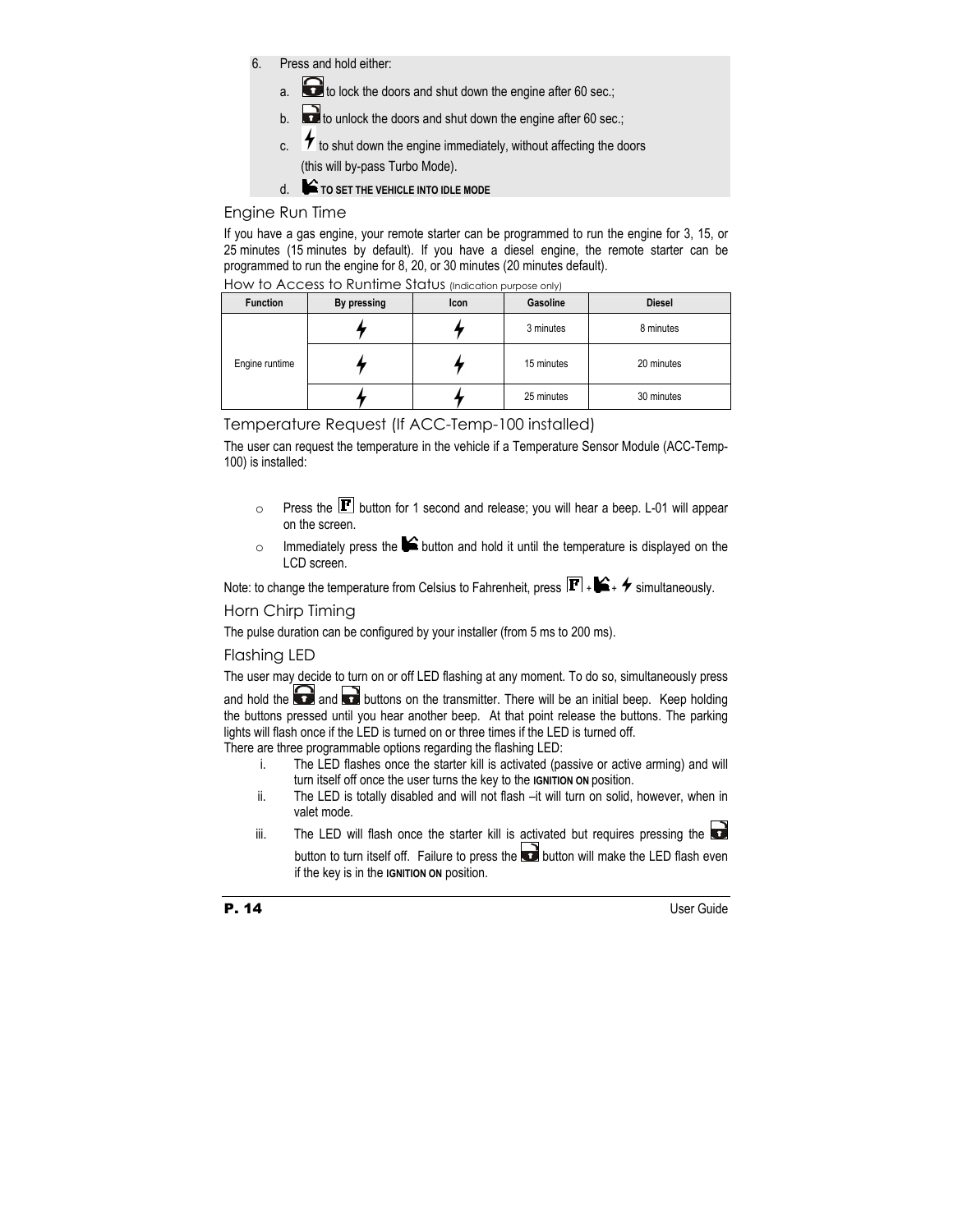iv. Starter kill ON / Alarm OFF : the LED will flash quickly twice until the OEM alarm is activated. Once the OEM alarm is activated, it will flash at a slower rate.

# Multi-car Operation

This option allows the owner of two vehicles, both equipped with the same remote starter model, to control both systems with a single remote control. To control the second vehicle:

| Note: Your remote control must be configured for second car operation by the installer.                 |  |  |  |  |
|---------------------------------------------------------------------------------------------------------|--|--|--|--|
|                                                                                                         |  |  |  |  |
|                                                                                                         |  |  |  |  |
|                                                                                                         |  |  |  |  |
| $\mathsf{Press}\rightarrow\mathsf{Y}_{\mathsf{simultaneously}:\dots}\rightarrow\mathsf{stop}$           |  |  |  |  |
|                                                                                                         |  |  |  |  |
| or                                                                                                      |  |  |  |  |
|                                                                                                         |  |  |  |  |
|                                                                                                         |  |  |  |  |
|                                                                                                         |  |  |  |  |
|                                                                                                         |  |  |  |  |
| $\mathsf{Press}\ \boxed{\mathbf{F}}\triangleright \boxed{\mathbf{F}}\triangleright \blacklozenge\ldots$ |  |  |  |  |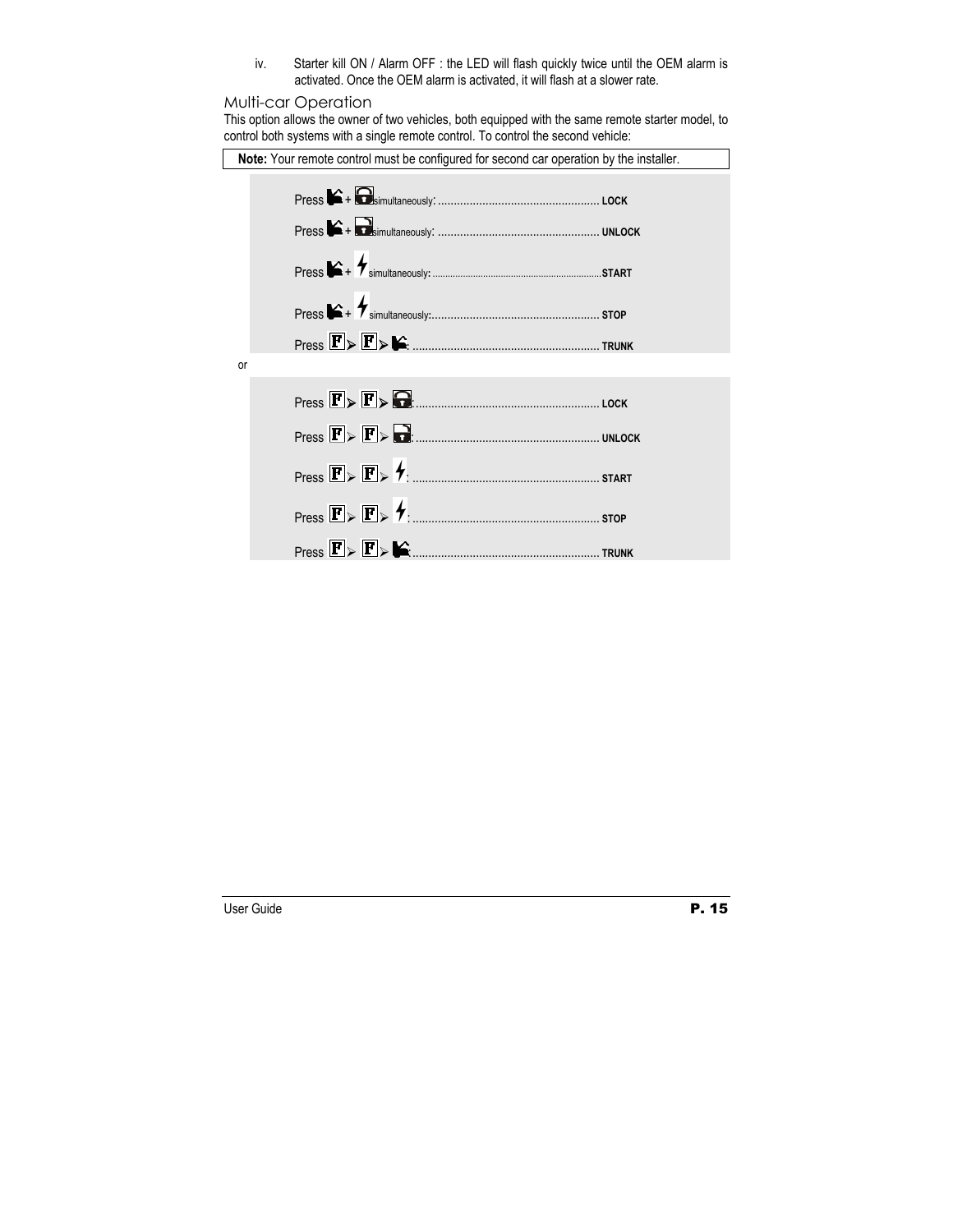# LCD Transmitter Operation and Confirmations *(Second Car Control)*

Basic Operations

| <b>Function</b> | <b>Button press</b>            | <b>Icon</b> | Sound   |
|-----------------|--------------------------------|-------------|---------|
| Lock            | K. 8                           |             | 1 beep  |
| Unlock          | r d                            |             | 2 beeps |
| Start           | $\blacktriangleright$ .        |             | Melody  |
| Stop            | К.                             | None        | Melody  |
| Trunk           | $\mathbf{F}$<br>$ \mathbf{F} $ |             | 1 Beep  |

# Start/Stop While in Safe Start Mode

| <b>Function</b>             | <b>Button press</b>              | <b>Icon</b> | Sound  | <b>Description</b>                                                                                                                                    |
|-----------------------------|----------------------------------|-------------|--------|-------------------------------------------------------------------------------------------------------------------------------------------------------|
| Start on safe start<br>mode | $\mathbf{E}$ , $\mathbf{V}_{x2}$ |             | Melody | Press<br>simultaneously twice within 3<br>seconds. Press for 1 sec- a beep<br>will be heard- then press 1 sec<br>and a melody will be heard<br>again. |
| Stop on safe start<br>mode  |                                  | None        | Melody |                                                                                                                                                       |

Missing a Start or a Stop Confirmation

If you have not received a Start or the Stop confirmation after pressing the  $\tau$  button, simply press the  $\bigodot$  button. Pressing the  $\bigodot$  button will refresh the display and will confirm if the vehicle was started or stopped.

# **No Start Confirmation Was Received:**

If after remote starting the vehicle no confirmation was received, simply press the  $\Box$  button, this

will refresh the display. If the vehicle was started successfully, the  $\bullet$  icon will appear as well as the run time countdown. Pressing the  $\Box$  button will also lock all doors (the lock icon will appear). If the doors were already locked prior to pressing the  $\Box$  button, there will be no change in the status of the doors  $\longrightarrow$  e. the doors will remain locked.

On models where starter kills were installed, pressing the  $\bigodot$  button will also activate the starter kill.

#### **No Stop Confirmation Was Received:**

If after remote stopping the vehicle no confirmation was received -i.e. the display did not return to its basic state simply press the  $\Box$  button, this will refresh the display. If the engine was

stopped, the  $\tau$  icon will disappear and the time will be displayed.

Pressing the **button will also lock all doors** (the lock icon will appear). If the doors were already locked prior to pressing the **button**, there will be no change in the status of the doors —i.e. the doors will remain locked.

On models where starter kills were installed, pressing the  $\Box$  button will also activate the starter kill.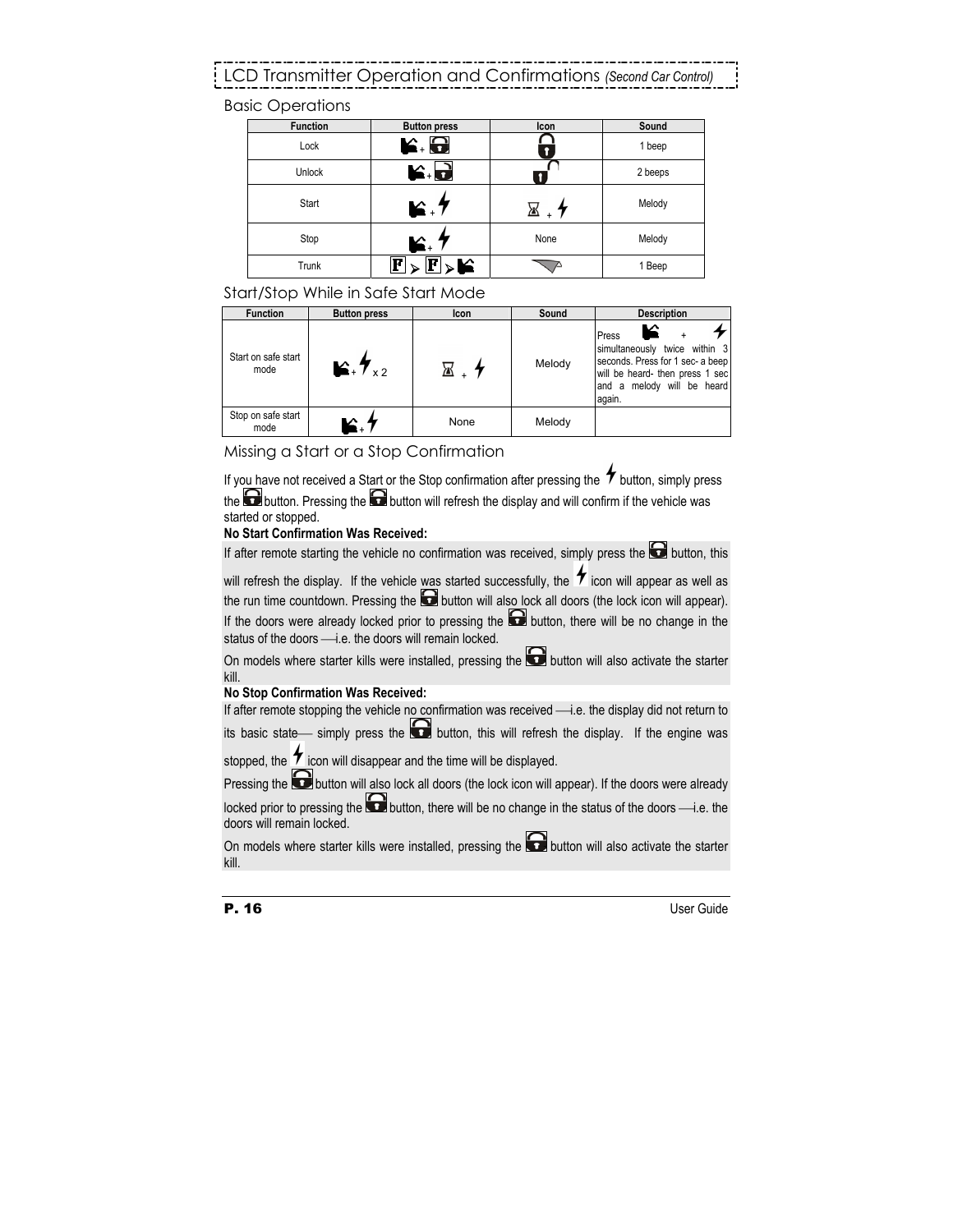# Multi-Level Features (*default state)*

The multi-level features allow you to access different features of your vehicle or of a second car by pressing the shift button once, twice or three times. By default, the multi-level features are programmed as follows:

| Basic Features (press the $\mathbf{F}$ button 1X)                                                                                                                                                                                                                                                                                                                |                                    |                       |                                                                |               |                                                                                                      |
|------------------------------------------------------------------------------------------------------------------------------------------------------------------------------------------------------------------------------------------------------------------------------------------------------------------------------------------------------------------|------------------------------------|-----------------------|----------------------------------------------------------------|---------------|------------------------------------------------------------------------------------------------------|
| $\bf{F}$                                                                                                                                                                                                                                                                                                                                                         |                                    |                       |                                                                |               |                                                                                                      |
| $\bf{F}$                                                                                                                                                                                                                                                                                                                                                         |                                    |                       |                                                                |               |                                                                                                      |
|                                                                                                                                                                                                                                                                                                                                                                  |                                    |                       | Multi-Car Operation (press the $\mathbf{F}$ button 2X)         |               |                                                                                                      |
| F                                                                                                                                                                                                                                                                                                                                                                | ↘                                  | $ \mathbf{F} $        | ⋗                                                              |               |                                                                                                      |
| F                                                                                                                                                                                                                                                                                                                                                                | ⊳                                  | $ \mathbf{F} $        | ⊳                                                              |               |                                                                                                      |
| F                                                                                                                                                                                                                                                                                                                                                                | ↘                                  | $ \mathbf{F} $        | ↘                                                              |               |                                                                                                      |
| F                                                                                                                                                                                                                                                                                                                                                                | ↘                                  | $ \mathbf{F} $        | $\blacktriangleright$                                          |               | 2 <sup>nd</sup> car trunk                                                                            |
|                                                                                                                                                                                                                                                                                                                                                                  |                                    |                       | <b>Customized Features</b> (press the $\mathbf{F}$ button 3X)  |               |                                                                                                      |
|                                                                                                                                                                                                                                                                                                                                                                  |                                    |                       | (May not be compatible with some vehicles)                     |               | Your installer can add customized features such as turning on the radio, opening sliding doors, etc. |
| $ \mathbf{F} $                                                                                                                                                                                                                                                                                                                                                   | $\triangleright$ $\mathbf{F}$      | $\blacktriangleright$ | $\bf{F}$<br>$\blacktriangleright$                              | 8             |                                                                                                      |
| $ \mathbf{F} $                                                                                                                                                                                                                                                                                                                                                   | F<br>$\triangleright$              |                       | $\bf{F}$                                                       |               | customized feature 1                                                                                 |
| F                                                                                                                                                                                                                                                                                                                                                                | F                                  | ↘                     | ↘<br>F                                                         |               | customized feature 2                                                                                 |
|                                                                                                                                                                                                                                                                                                                                                                  |                                    |                       |                                                                |               | customized feature 3                                                                                 |
| $\bf F$                                                                                                                                                                                                                                                                                                                                                          | $_{>}$ $\left  \mathbf{F} \right $ |                       | $\mathbf{F}$                                                   |               | customized feature 4                                                                                 |
|                                                                                                                                                                                                                                                                                                                                                                  |                                    |                       |                                                                |               | Accessing the Multi-Level Features and Other Transmitter Functions                                   |
| • To access a Level 1 feature, press and release the $\mathbf{F}$ button and you will hear a "beep";<br>L-01 will be displayed. This display means that you are now in Level 1. Simply press the<br>corresponding button to access the desired feature.                                                                                                          |                                    |                       |                                                                |               |                                                                                                      |
| To access a Level 2 feature, press and release the $\mathbf{F}$ button and you will hear a "beep"; L-02<br>will be displayed. This display means that you are now in Level 2. Simply press the<br>corresponding button to access the desired feature.                                                                                                            |                                    |                       |                                                                |               |                                                                                                      |
| • To access a Level 3 feature, press and release the $\mathbf{F}$ button and you will hear a "beep"; L-03<br>will be displayed. This display means that you are now in Level 3. Simply press the<br>corresponding button to access the desired feature.<br>Your installer can customize the system as to personalize these multi-level features in an order that |                                    |                       |                                                                |               |                                                                                                      |
|                                                                                                                                                                                                                                                                                                                                                                  |                                    |                       | best suits your needs. Your options are:                       |               |                                                                                                      |
|                                                                                                                                                                                                                                                                                                                                                                  |                                    |                       |                                                                | Option 1:     |                                                                                                      |
|                                                                                                                                                                                                                                                                                                                                                                  |                                    |                       | Level 1 (requires pressing the $ H $ button 1X)                | →             | Multi car operation                                                                                  |
|                                                                                                                                                                                                                                                                                                                                                                  |                                    |                       | Level 2 (requires pressing the $\boxed{\mathbf{F}}$ button 2X) | →             | <b>Basic features</b>                                                                                |
|                                                                                                                                                                                                                                                                                                                                                                  |                                    |                       | Level 3 (requires pressing the $\mathbf{F}$ button 3X)         | →             | <b>Customized features</b>                                                                           |
| Option 2 (on by default):<br>Level 1 (requires pressing the $\mathbf{F}$ button 1X)                                                                                                                                                                                                                                                                              |                                    |                       |                                                                |               |                                                                                                      |
|                                                                                                                                                                                                                                                                                                                                                                  |                                    |                       |                                                                | →             | <b>Basic features</b>                                                                                |
|                                                                                                                                                                                                                                                                                                                                                                  |                                    |                       | Level 2 (requires pressing the $ \mathbf{F} $ button 2X)       | $\rightarrow$ | Multi car operation                                                                                  |
|                                                                                                                                                                                                                                                                                                                                                                  |                                    |                       | Level 3 (requires pressing the $ \mathbf{F} $ button 3X)       | $\rightarrow$ | <b>Customized features</b>                                                                           |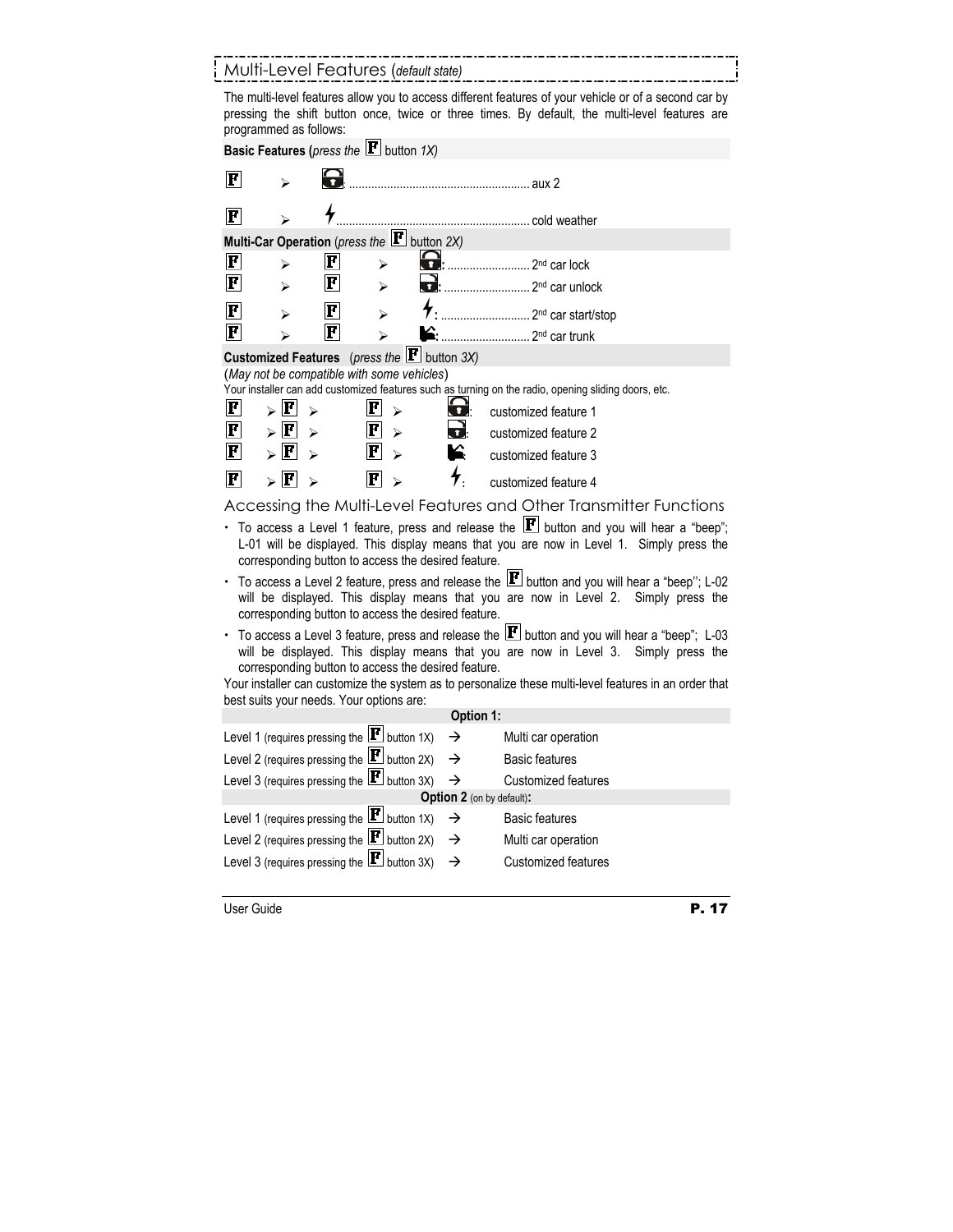| Option 3:                                                                                                          |               |                       |  |  |
|--------------------------------------------------------------------------------------------------------------------|---------------|-----------------------|--|--|
| Level 1 (requires pressing the $\mathbf{F}$ button 1X)                                                             | $\rightarrow$ | Customized features   |  |  |
| Level 2 (requires pressing the $\mathbf{F}$ button 2X)                                                             | $\rightarrow$ | Multi car operation   |  |  |
| Level 3 (requires pressing the $\boxed{\mathbf{F}}$ button 3X)                                                     | →             | <b>Basic features</b> |  |  |
|                                                                                                                    | Option 4:     |                       |  |  |
| Level 1 (requires pressing the $ \mathbf{F} $ button 1X)                                                           | $\rightarrow$ | <b>Basic features</b> |  |  |
| Level 2 (requires pressing the $\mathbf{F}$ button 2X)                                                             | $\rightarrow$ | Customized features   |  |  |
| Level 3 (requires pressing the $ \mathbf{F} $ button 3X) $\rightarrow$                                             |               | Multi car operation   |  |  |
| Example: If the multi-level features were set to option 3, the setup would be as follows:<br>For "Basic features": |               |                       |  |  |
| • To access the aux. 2 feature, the user needs to press on the $\mathbf{F}$ button three (3) times followed        |               |                       |  |  |
| by the $\bigodot$ button.                                                                                          |               |                       |  |  |
| $\cdot$ To access cold weather mode, the user needs to press on the $\mathbf{F}$ button three (3) times            |               |                       |  |  |
| followed by the $\overline{\mathbf{v}}$ button.                                                                    |               |                       |  |  |
| Troubleshooting Transmitting Range                                                                                 |               |                       |  |  |

Many factors may affect the operating range of the transmitter. Some of these are:

- The condition of the battery in the transmitter.
- The operating environment (for example: downtown radio-frequency noise, airports, cellular phone towers…)
- Metal: any type of metal will affect operating range. This includes the metal in the car.
- The shape of the vehicle can affect range as well; vans in general have an especially poor range.
- The shape of the roof and A-pillars brings about considerable radio-frequency deflection (in this case the signal from the remote control). As a result, the direction in which the vehicle is facing in relation to the remote control can affect the range. Straight on – standing in front of the vehicle – generally gives you the greatest range; the second best performance is from the back. Using the remote control from either side of the vehicle will usually give the lowest range.
- The range will be significantly lower in a crowded parking lot than in open space.
- Always hold the transmitter high, approximately at shoulder height. Holding the transmitter against your chin will also increase your range: your head acts as an antenna.
- The operating range will be somewhat lower on vehicles equipped with an aftermarket or factory alarm.

# Intrusion Codes through Chirps

If there has been an intrusion in the vehicle while it was locked and armed, the OEM alarm will provide in intrusion code matching the type of intrusion that took place. Disarm the alarm (**UNLOCK**) to identify the intrusion.

### **Diagnostics – Chirps Table**

| <b>Chirps</b> | <b>Description</b>  |  |  |
|---------------|---------------------|--|--|
|               | Power OFF, power ON |  |  |
|               | Hood                |  |  |
|               | Door                |  |  |
|               | lanition            |  |  |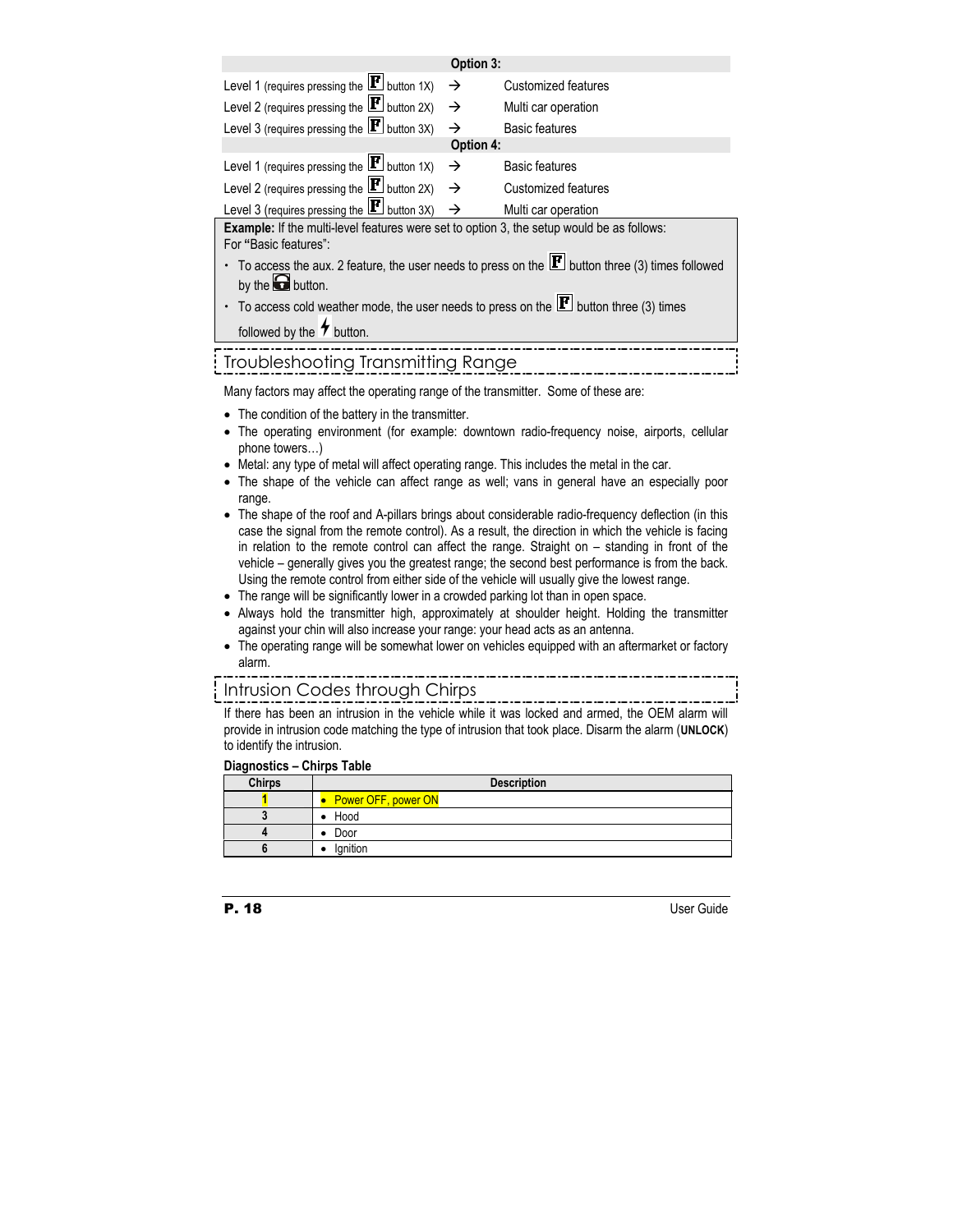# Diagnostics – Parking Light Flash Table

| <b>Flashes</b>                                         | <b>Description</b>                                                                                                                                                                                                                 |                                                                                                                      |  |  |
|--------------------------------------------------------|------------------------------------------------------------------------------------------------------------------------------------------------------------------------------------------------------------------------------------|----------------------------------------------------------------------------------------------------------------------|--|--|
| 1                                                      | Doors locked, starter kill armed.<br>Run time has expired.<br><b>TRUNK</b> button pressed.                                                                                                                                         | Start signal received by the module.<br>Cold weather mode cancelled.                                                 |  |  |
| $\overline{2}$                                         | Doors unlocked, starter kill disarmed.<br>٠<br>Remote start attempt cancelled by remote.<br>Exiting ignition valet.<br>Exiting remote valet.                                                                                       | • Power-up reset.<br>Board set from manual to automatic; power<br>ON.<br>• Power ON to OFF (automatic transmission). |  |  |
| 2 slow flashes then<br>8 quick flashes                 | Reset from Manual to Automatic                                                                                                                                                                                                     |                                                                                                                      |  |  |
| 3                                                      | Entering cold weather mode.<br>$\bullet$<br>Extended run time.<br>Entering or exiting Ready Mode<br>$\bullet$                                                                                                                      | • Entering ignition valet.<br>• Entering remote valet.<br>• Disabling LED                                            |  |  |
| 4                                                      | +12 V detected on the brake input wire either while cranking or during run time.<br>$\bullet$<br>Entering multi-speed tach programming.<br>Board set from automatic to manual; power ON.<br>Power ON to OFF (manual transmission). |                                                                                                                      |  |  |
| 5 Fast                                                 | • Tach signal programmed.                                                                                                                                                                                                          |                                                                                                                      |  |  |
| 6                                                      | • A remote start was attempted while a tach-before-crank signal was detected before cranking.                                                                                                                                      |                                                                                                                      |  |  |
| 8                                                      | • Unit reset                                                                                                                                                                                                                       |                                                                                                                      |  |  |
| 10                                                     | • A ground (-) signal was detected on the hood pin input wire.                                                                                                                                                                     |                                                                                                                      |  |  |
| When pressing<br><b>START/STOP</b><br>15 quick flashes | The parking brake is connected to ground (automatic transmission).                                                                                                                                                                 |                                                                                                                      |  |  |
| $1 - \text{pause} - 2$                                 | There was a remote start attempt while the vehicle was in valet mode.<br>Failed start: vehicle's low battery voltage.                                                                                                              |                                                                                                                      |  |  |
| ON SOLID for 3<br>seconds                              | followed by 1 flash                                                                                                                                                                                                                | Exiting cold weather mode                                                                                            |  |  |
|                                                        | Entering cold weather mode<br>followed by 3 flashes                                                                                                                                                                                |                                                                                                                      |  |  |
| <b>ON continuously</b>                                 | · Idle mode: Idle mode is engaged<br>• Run time: The vehicle has been remote started and is in run time.                                                                                                                           |                                                                                                                      |  |  |
| ON 2 seconds                                           | The hood has been opened and a ground (-) signal has been detected on the hood pin input<br>٠<br>wire.                                                                                                                             |                                                                                                                      |  |  |
| ON 4 seconds                                           | • Locking or unlocking a door (with Door pulses configured to 4 sec.)                                                                                                                                                              |                                                                                                                      |  |  |
| ON 20 seconds                                          | • The hood pin has been flashed and you are now in the programming centre.                                                                                                                                                         |                                                                                                                      |  |  |
| <b>Continuous flashes</b><br>25 seconds                | • Panic mode is activated.                                                                                                                                                                                                         |                                                                                                                      |  |  |
| <b>Continuous flashes</b><br>60 seconds                | • OEM alarm triggered (Honk)                                                                                                                                                                                                       |                                                                                                                      |  |  |

J